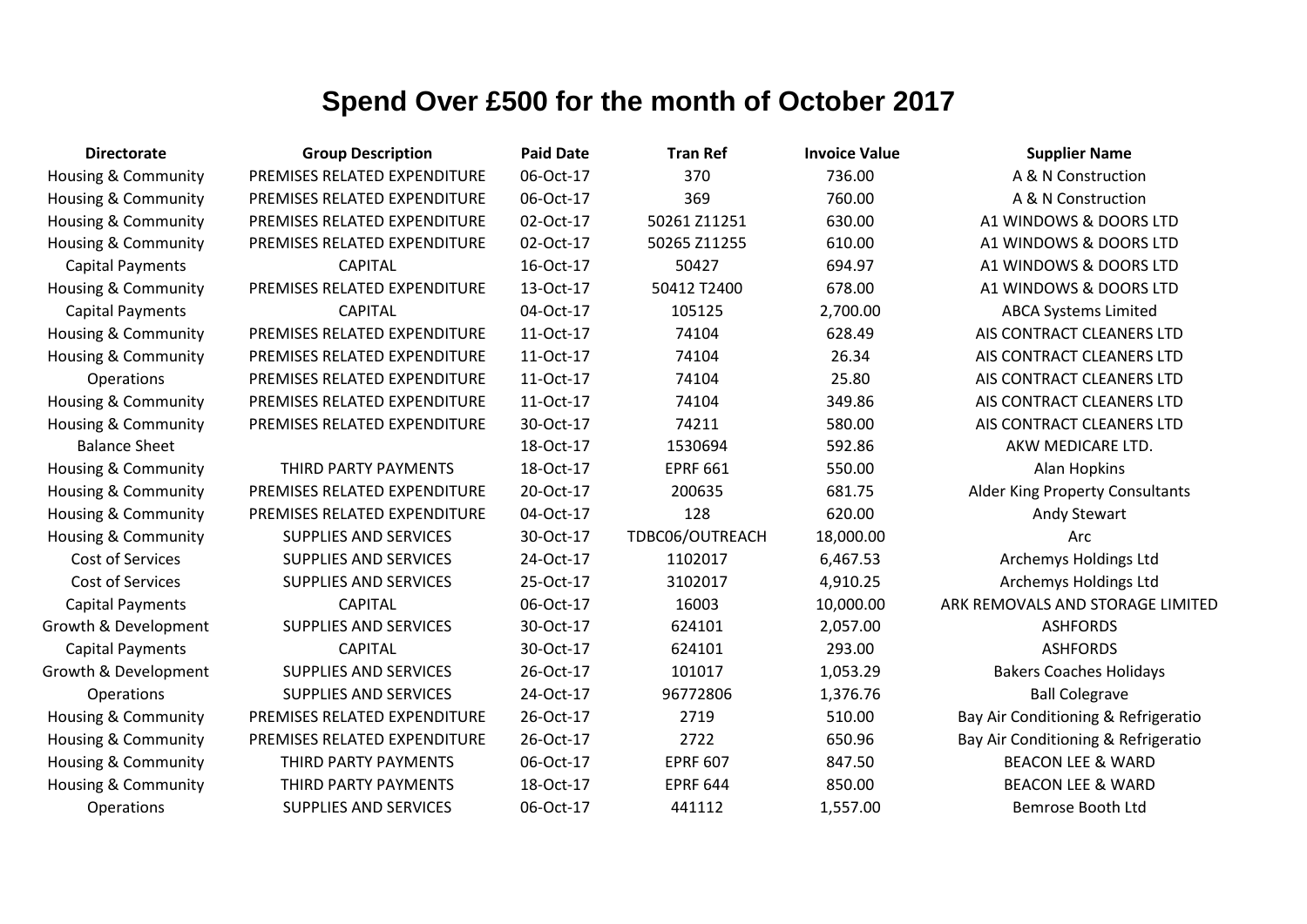| <b>Directorate</b>             | <b>Group Description</b>     | <b>Paid Date</b> | <b>Tran Ref</b> | <b>Invoice Value</b> | <b>Supplier Name</b>                      |
|--------------------------------|------------------------------|------------------|-----------------|----------------------|-------------------------------------------|
| <b>Cost of Services</b>        | <b>SUPPLIES AND SERVICES</b> | 09-Oct-17        | 6595            | 38,428.47            | <b>Bloom Procurement Services Limited</b> |
| <b>Housing &amp; Community</b> | <b>EMPLOYEES</b>             | 04-Oct-17        | <b>INV32306</b> | 1,500.00             | <b>Bridgwater &amp; Taunton College</b>   |
| Housing & Community            | PREMISES RELATED EXPENDITURE | 20-Oct-17        | 966266316       | 640.21               | <b>British Gas Business (Electric)</b>    |
| Operations                     | PREMISES RELATED EXPENDITURE | 24-Oct-17        | 103308825       | 863.17               | <b>British Gas Business (Electric)</b>    |
| <b>Housing &amp; Community</b> | PREMISES RELATED EXPENDITURE | 24-Oct-17        | 103308814       | 1,275.26             | <b>British Gas Business (Electric)</b>    |
| Operations                     | PREMISES RELATED EXPENDITURE | 24-Oct-17        | 103308804       | 997.29               | <b>British Gas Business (Electric)</b>    |
| Operations                     | <b>SUPPLIES AND SERVICES</b> | 24-Oct-17        | M0013 18        | 689.77               | BRITISH TELECOMMUNICATIONS PLC            |
| <b>Capital Payments</b>        | <b>CAPITAL</b>               | 30-Oct-17        | INV217758       | 926.00               | <b>Broxap Ltd</b>                         |
| Housing & Community            | <b>SUPPLIES AND SERVICES</b> | 06-Oct-17        | IN-73084-1      | 540.50               | <b>Building Recruitment Company Ltd</b>   |
| <b>Housing &amp; Community</b> | <b>SUPPLIES AND SERVICES</b> | 06-Oct-17        | IN-73085-1      | 624.00               | <b>Building Recruitment Company Ltd</b>   |
| Housing & Community            | <b>SUPPLIES AND SERVICES</b> | 06-Oct-17        | IN-72838-1      | 526.79               | <b>Building Recruitment Company Ltd</b>   |
| Housing & Community            | <b>SUPPLIES AND SERVICES</b> | 06-Oct-17        | IN-72837-1      | 877.50               | <b>Building Recruitment Company Ltd</b>   |
| Housing & Community            | <b>SUPPLIES AND SERVICES</b> | 13-Oct-17        | IN-73473-1      | 556.17               | <b>Building Recruitment Company Ltd</b>   |
| <b>Housing &amp; Community</b> | <b>SUPPLIES AND SERVICES</b> | 13-Oct-17        | IN-73474-1      | 962.00               | <b>Building Recruitment Company Ltd</b>   |
| Housing & Community            | <b>SUPPLIES AND SERVICES</b> | 20-Oct-17        | IN-73890-1      | 542.46               | <b>Building Recruitment Company Ltd</b>   |
| Housing & Community            | <b>SUPPLIES AND SERVICES</b> | 20-Oct-17        | IN-73891-1      | 962.00               | <b>Building Recruitment Company Ltd</b>   |
| Housing & Community            | <b>SUPPLIES AND SERVICES</b> | 06-Oct-17        | IN-73378-1      | 962.00               | <b>Building Recruitment Company Ltd</b>   |
| Housing & Community            | <b>SUPPLIES AND SERVICES</b> | 26-Oct-17        | IN-74164-1      | 540.50               | <b>Building Recruitment Company Ltd</b>   |
| <b>Housing &amp; Community</b> | <b>SUPPLIES AND SERVICES</b> | 26-Oct-17        | IN-74165-1      | 962.00               | <b>Building Recruitment Company Ltd</b>   |
| Operations                     | PREMISES RELATED EXPENDITURE | 09-Oct-17        | 126873          | 1,120.00             | <b>CALE BRIPARC LTD</b>                   |
| Operations                     | PREMISES RELATED EXPENDITURE | 09-Oct-17        | 126873          | 146.00               | <b>CALE BRIPARC LTD</b>                   |
| Operations                     | <b>SUPPLIES AND SERVICES</b> | 13-Oct-17        | 2926404         | 3,786.38             | <b>CCS MEDIA LTD</b>                      |
| Operations                     | <b>SUPPLIES AND SERVICES</b> | 11-Oct-17        | 2925877         | 1,717.05             | <b>CCS MEDIA LTD</b>                      |
| Operations                     | <b>SUPPLIES AND SERVICES</b> | 06-Oct-17        | 2900106         | 801.29               | <b>CCS MEDIA LTD</b>                      |
| Operations                     | <b>SUPPLIES AND SERVICES</b> | 06-Oct-17        | 2900530         | 3,010.57             | <b>CCS MEDIA LTD</b>                      |
| Operations                     | <b>SUPPLIES AND SERVICES</b> | 24-Oct-17        | 2937105         | 2,289.40             | <b>CCS MEDIA LTD</b>                      |
| Operations                     | <b>SUPPLIES AND SERVICES</b> | 26-Oct-17        | 2937917         | 3,596.96             | <b>CCS MEDIA LTD</b>                      |
| <b>Capital Payments</b>        | <b>CAPITAL</b>               | 30-Oct-17        | 90196526        | 18,289.00            | <b>CENTERPRISE INTERNATIONAL LTD</b>      |
| Operations                     | <b>SUPPLIES AND SERVICES</b> | 25-Oct-17        | 10              | 6,999.48             | Centre for Outdoor Activity & Comm Hub    |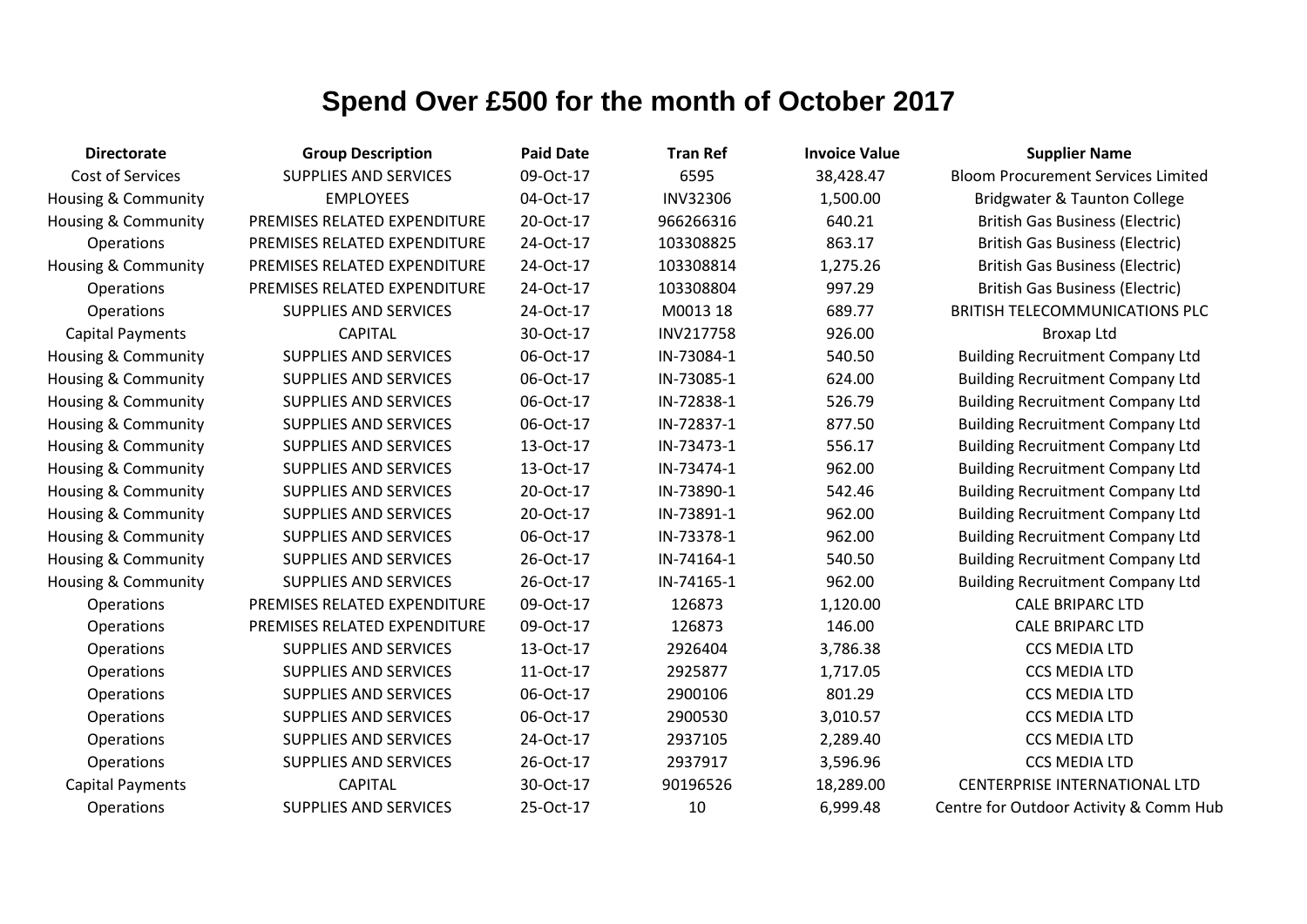| <b>Directorate</b>             | <b>Group Description</b>     | <b>Paid Date</b> | <b>Tran Ref</b> | <b>Invoice Value</b> | <b>Supplier Name</b>                |
|--------------------------------|------------------------------|------------------|-----------------|----------------------|-------------------------------------|
| <b>Balance Sheet</b>           |                              | 04-Oct-17        | 9901/01864069   | 681.71               | <b>Ceramic Tile Distributors</b>    |
| Growth & Development           | <b>SUPPLIES AND SERVICES</b> | 02-Oct-17        | 300817          | 1,377.00             | Chamber Philharmonia Cologne        |
| <b>Balance Sheet</b>           |                              | 18-Oct-17        | TAU/168850      | 761.21               | <b>City Electrical Factors Ltd</b>  |
| <b>Balance Sheet</b>           |                              | 18-Oct-17        | TAU/168682      | 1,716.91             | <b>City Electrical Factors Ltd</b>  |
| Housing & Community            | PREMISES RELATED EXPENDITURE | 30-Oct-17        | 20097169        | 627.00               | Colt International Ltd              |
| Housing & Community            | <b>SUPPLIES AND SERVICES</b> | 09-Oct-17        | 149712          | 828.20               | <b>COOMBER SECURITY SYSTEMS LTD</b> |
| <b>Capital Payments</b>        | <b>CAPITAL</b>               | 24-Oct-17        | 151062          | 2,889.00             | <b>COOMBER SECURITY SYSTEMS LTD</b> |
| <b>Capital Payments</b>        | <b>CAPITAL</b>               | 24-Oct-17        | 151061          | 1,772.00             | <b>COOMBER SECURITY SYSTEMS LTD</b> |
| Housing & Community            | PREMISES RELATED EXPENDITURE | 20-Oct-17        | 150934          | 1,243.00             | <b>COOMBER SECURITY SYSTEMS LTD</b> |
| Operations                     | <b>SUPPLIES AND SERVICES</b> | 20-Oct-17        | 150869          | 534.90               | <b>COOMBER SECURITY SYSTEMS LTD</b> |
| Operations                     | <b>SUPPLIES AND SERVICES</b> | 20-Oct-17        | 150869          | 127.30               | <b>COOMBER SECURITY SYSTEMS LTD</b> |
| <b>Housing &amp; Community</b> | <b>SUPPLIES AND SERVICES</b> | 20-Oct-17        | 150869          | 713.47               | <b>COOMBER SECURITY SYSTEMS LTD</b> |
| <b>Housing &amp; Community</b> | <b>SUPPLIES AND SERVICES</b> | 20-Oct-17        | 150869          | 745.42               | <b>COOMBER SECURITY SYSTEMS LTD</b> |
| <b>Housing &amp; Community</b> | <b>SUPPLIES AND SERVICES</b> | 20-Oct-17        | 150869          | 522.04               | <b>COOMBER SECURITY SYSTEMS LTD</b> |
| Housing & Community            | <b>SUPPLIES AND SERVICES</b> | 20-Oct-17        | 150869          | 234.60               | <b>COOMBER SECURITY SYSTEMS LTD</b> |
| <b>Housing &amp; Community</b> | PREMISES RELATED EXPENDITURE | 20-Oct-17        | 150868          | 159.63               | <b>COOMBER SECURITY SYSTEMS LTD</b> |
| <b>Housing &amp; Community</b> | PREMISES RELATED EXPENDITURE | 20-Oct-17        | 150868          | 159.63               | <b>COOMBER SECURITY SYSTEMS LTD</b> |
| <b>Housing &amp; Community</b> | PREMISES RELATED EXPENDITURE | 20-Oct-17        | 150868          | 159.63               | <b>COOMBER SECURITY SYSTEMS LTD</b> |
| Operations                     | PREMISES RELATED EXPENDITURE | 20-Oct-17        | 150868          | 124.85               | <b>COOMBER SECURITY SYSTEMS LTD</b> |
| <b>Housing &amp; Community</b> | PREMISES RELATED EXPENDITURE | 20-Oct-17        | 150868          | 475.75               | <b>COOMBER SECURITY SYSTEMS LTD</b> |
| Housing & Community            | PREMISES RELATED EXPENDITURE | 20-Oct-17        | 150868          | 124.85               | <b>COOMBER SECURITY SYSTEMS LTD</b> |
| <b>Housing &amp; Community</b> | PREMISES RELATED EXPENDITURE | 20-Oct-17        | 150868          | 124.85               | <b>COOMBER SECURITY SYSTEMS LTD</b> |
| <b>Housing &amp; Community</b> | PREMISES RELATED EXPENDITURE | 20-Oct-17        | 150868          | 677.36               | <b>COOMBER SECURITY SYSTEMS LTD</b> |
| Operations                     | PREMISES RELATED EXPENDITURE | 20-Oct-17        | 150868          | 174.79               | <b>COOMBER SECURITY SYSTEMS LTD</b> |
| Operations                     | PREMISES RELATED EXPENDITURE | 20-Oct-17        | 150868          | 218.48               | <b>COOMBER SECURITY SYSTEMS LTD</b> |
| Operations                     | PREMISES RELATED EXPENDITURE | 20-Oct-17        | 150868          | 218.48               | <b>COOMBER SECURITY SYSTEMS LTD</b> |
| <b>Housing &amp; Community</b> | PREMISES RELATED EXPENDITURE | 20-Oct-17        | 150868          | 593.64               | <b>COOMBER SECURITY SYSTEMS LTD</b> |
| Operations                     | PREMISES RELATED EXPENDITURE | 20-Oct-17        | 150868          | 851.57               | <b>COOMBER SECURITY SYSTEMS LTD</b> |
| <b>Housing &amp; Community</b> | PREMISES RELATED EXPENDITURE | 20-Oct-17        | 150868          | 851.57               | <b>COOMBER SECURITY SYSTEMS LTD</b> |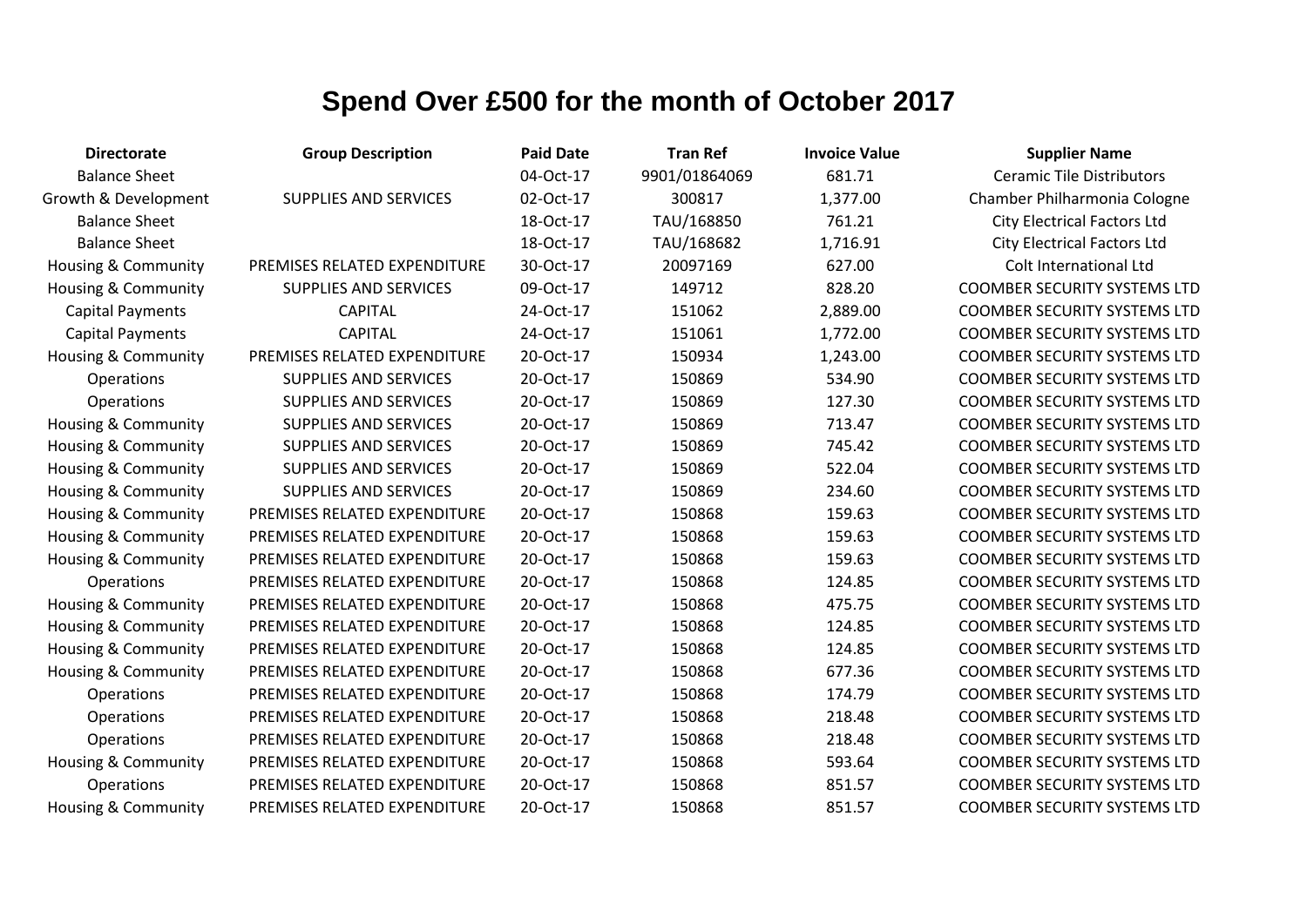| <b>Directorate</b>             | <b>Group Description</b>     | <b>Paid Date</b> | <b>Tran Ref</b> | <b>Invoice Value</b> | <b>Supplier Name</b>                  |
|--------------------------------|------------------------------|------------------|-----------------|----------------------|---------------------------------------|
| <b>Housing &amp; Community</b> | PREMISES RELATED EXPENDITURE | 20-Oct-17        | 150868          | 851.57               | <b>COOMBER SECURITY SYSTEMS LTD</b>   |
| Housing & Community            | PREMISES RELATED EXPENDITURE | 20-Oct-17        | 150868          | 851.57               | <b>COOMBER SECURITY SYSTEMS LTD</b>   |
| Housing & Community            | PREMISES RELATED EXPENDITURE | 20-Oct-17        | 150868          | 851.57               | <b>COOMBER SECURITY SYSTEMS LTD</b>   |
| Operations                     | PREMISES RELATED EXPENDITURE | 20-Oct-17        | 150868          | 851.57               | <b>COOMBER SECURITY SYSTEMS LTD</b>   |
| Operations                     | PREMISES RELATED EXPENDITURE | 20-Oct-17        | 150868          | 851.57               | <b>COOMBER SECURITY SYSTEMS LTD</b>   |
| Operations                     | PREMISES RELATED EXPENDITURE | 20-Oct-17        | 150868          | 851.57               | <b>COOMBER SECURITY SYSTEMS LTD</b>   |
| Operations                     | <b>EMPLOYEES</b>             | 02-Oct-17        | 477379          | 513.74               | <b>Cordant People</b>                 |
| Operations                     | <b>EMPLOYEES</b>             | 02-Oct-17        | 477377          | 531.45               | <b>Cordant People</b>                 |
| Operations                     | <b>EMPLOYEES</b>             | 02-Oct-17        | 477378          | 566.88               | <b>Cordant People</b>                 |
| Operations                     | <b>EMPLOYEES</b>             | 02-Oct-17        | 477375          | 575.35               | <b>Cordant People</b>                 |
| Operations                     | <b>EMPLOYEES</b>             | 02-Oct-17        | 477376          | 566.88               | <b>Cordant People</b>                 |
| Operations                     | <b>EMPLOYEES</b>             | 11-Oct-17        | 478830          | 537.36               | <b>Cordant People</b>                 |
| Operations                     | <b>EMPLOYEES</b>             | 11-Oct-17        | 478829          | 531.45               | <b>Cordant People</b>                 |
| Operations                     | <b>EMPLOYEES</b>             | 11-Oct-17        | 478828          | 575.35               | <b>Cordant People</b>                 |
| Operations                     | <b>EMPLOYEES</b>             | 16-Oct-17        | 480407          | 584.60               | <b>Cordant People</b>                 |
| Operations                     | <b>EMPLOYEES</b>             | 16-Oct-17        | 480406          | 590.50               | <b>Cordant People</b>                 |
| Operations                     | <b>EMPLOYEES</b>             | 16-Oct-17        | 480405          | 575.35               | <b>Cordant People</b>                 |
| Operations                     | <b>EMPLOYEES</b>             | 16-Oct-17        | 480408          | 803.08               | <b>Cordant People</b>                 |
| Operations                     | <b>EMPLOYEES</b>             | 24-Oct-17        | 482046          | 575.35               | <b>Cordant People</b>                 |
| Operations                     | <b>EMPLOYEES</b>             | 24-Oct-17        | 482047          | 537.36               | <b>Cordant People</b>                 |
| Operations                     | <b>EMPLOYEES</b>             | 24-Oct-17        | 482049          | 578.69               | <b>Cordant People</b>                 |
| Operations                     | <b>EMPLOYEES</b>             | 24-Oct-17        | 482048          | 537.36               | <b>Cordant People</b>                 |
| Operations                     | <b>EMPLOYEES</b>             | 24-Oct-17        | 482050          | 549.17               | <b>Cordant People</b>                 |
| Operations                     | <b>EMPLOYEES</b>             | 30-Oct-17        | 483414          | 549.17               | <b>Cordant People</b>                 |
| Operations                     | <b>EMPLOYEES</b>             | 30-Oct-17        | 483415          | 578.69               | <b>Cordant People</b>                 |
| Operations                     | PREMISES RELATED EXPENDITURE | 02-Oct-17        | 12364774        | 2,260.80             | <b>CORONA ENERGY RETAIL 4 LTD</b>     |
| Operations                     | PREMISES RELATED EXPENDITURE | 11-Oct-17        | 12364786        | 515.04               | <b>CORONA ENERGY RETAIL 4 LTD</b>     |
| and non-Specific Grant Inco    | BELOW NET COST OF SERVICES   | 24-Oct-17        | <b>EPRF 687</b> | 14,067.33            | <b>Cotford St Luke Parish Council</b> |
| Housing & Community            | <b>SUPPLIES AND SERVICES</b> | 18-Oct-17        | 14796/50089/1   | 3,360.00             | Craddy Pitchers Ltd t/a Craddys       |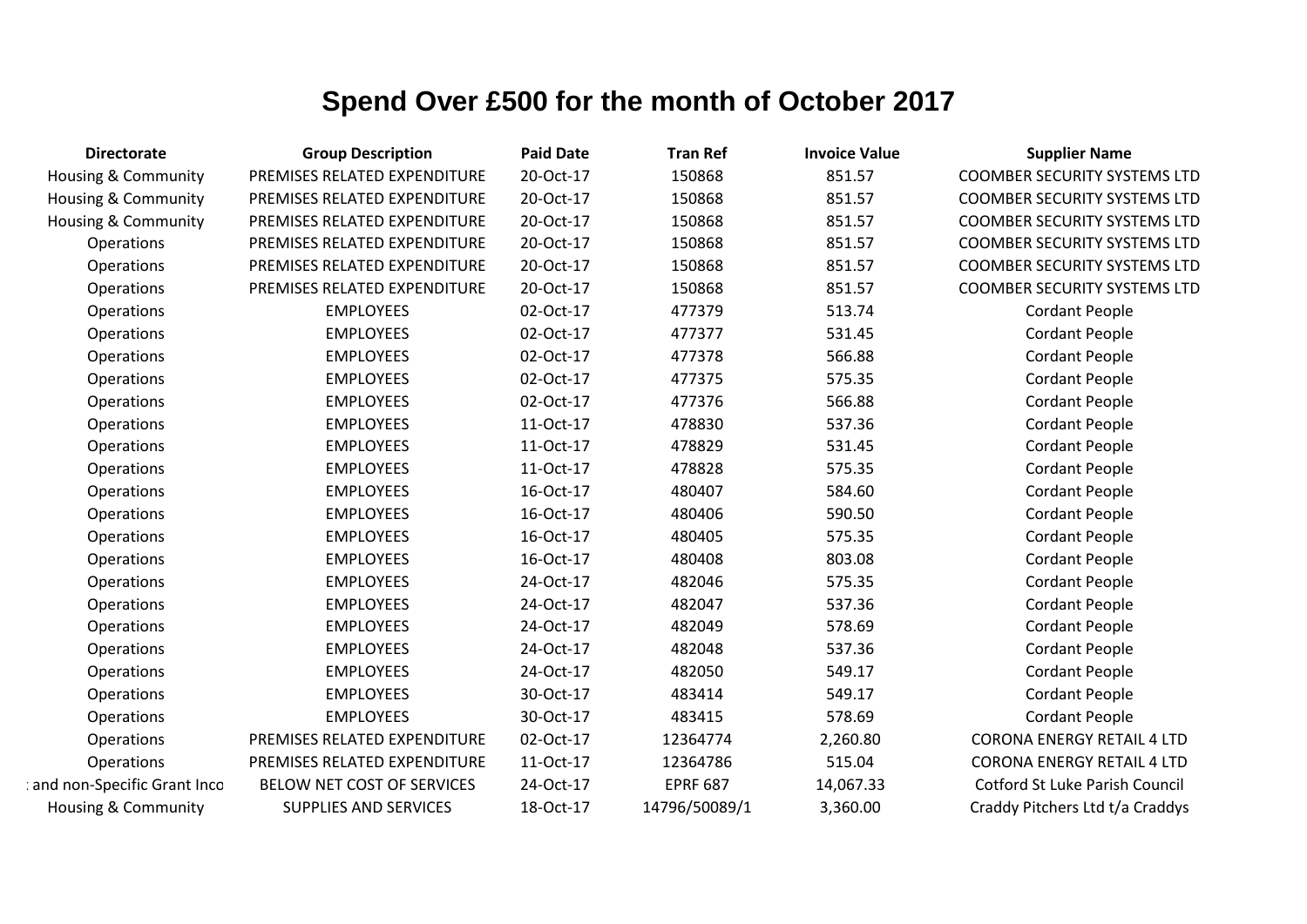| <b>Directorate</b>             | <b>Group Description</b>     | <b>Paid Date</b> | <b>Tran Ref</b> | <b>Invoice Value</b> | <b>Supplier Name</b>                |
|--------------------------------|------------------------------|------------------|-----------------|----------------------|-------------------------------------|
| Operations                     | <b>EMPLOYEES</b>             | 13-Oct-17        | CC17259         | 1,990.00             | <b>Creative Communicators</b>       |
| Operations                     | <b>EMPLOYEES</b>             | 13-Oct-17        | CC17259         | 121.50               | <b>Creative Communicators</b>       |
| and non-Specific Grant Inco    | BELOW NET COST OF SERVICES   | 24-Oct-17        | <b>EPRF 688</b> | 2,664.97             | Creech St Michael Parish Council    |
| Cost of Services               | <b>SUPPLIES AND SERVICES</b> | 24-Oct-17        | TDBC04          | 1,800.00             | <b>CS Solutions Ltd</b>             |
| <b>Capital Payments</b>        | <b>CAPITAL</b>               | 20-Oct-17        | 65578           | 65,873.55            | D R Jones (Yeovil) Ltd              |
| Housing & Community            | <b>SUPPLIES AND SERVICES</b> | 12-Oct-17        | 2958            | 440.00               | DALE NIXON T/A TAUNTON FENCING COM  |
| Housing & Community            | <b>SUPPLIES AND SERVICES</b> | 12-Oct-17        | 2958            | 400.00               | DALE NIXON T/A TAUNTON FENCING COM  |
| Housing & Community            | <b>SUPPLIES AND SERVICES</b> | 12-Oct-17        | 2955            | 704.00               | DALE NIXON T/A TAUNTON FENCING COM  |
| Housing & Community            | PREMISES RELATED EXPENDITURE | 12-Oct-17        | 2949            | 393.00               | DALE NIXON T/A TAUNTON FENCING COM  |
| <b>Housing &amp; Community</b> | PREMISES RELATED EXPENDITURE | 12-Oct-17        | 2949            | 300.00               | DALE NIXON T/A TAUNTON FENCING COM  |
| Housing & Community            | PREMISES RELATED EXPENDITURE | 18-Oct-17        | 3035            | 685.00               | DALE NIXON T/A TAUNTON FENCING COM  |
| Housing & Community            | PREMISES RELATED EXPENDITURE | 18-Oct-17        | 3035            | $-300.00$            | DALE NIXON T/A TAUNTON FENCING COM  |
| Housing & Community            | PREMISES RELATED EXPENDITURE | 18-Oct-17        | 3035            | 300.00               | DALE NIXON T/A TAUNTON FENCING COM  |
| <b>Housing &amp; Community</b> | PREMISES RELATED EXPENDITURE | 26-Oct-17        | 3042            | 2,350.00             | DALE NIXON T/A TAUNTON FENCING COM  |
| Housing & Community            | PREMISES RELATED EXPENDITURE | 26-Oct-17        | 3042            | $-1,350.00$          | DALE NIXON T/A TAUNTON FENCING COM  |
| Housing & Community            | PREMISES RELATED EXPENDITURE | 26-Oct-17        | 3042            | 1,350.00             | DALE NIXON T/A TAUNTON FENCING COM  |
| Housing & Community            | PREMISES RELATED EXPENDITURE | 20-Oct-17        | 3031            | 630.00               | DALE NIXON T/A TAUNTON FENCING COM  |
| <b>Housing &amp; Community</b> | PREMISES RELATED EXPENDITURE | 26-Oct-17        | 3034            | 1,846.00             | DALE NIXON T/A TAUNTON FENCING COM  |
| Housing & Community            | PREMISES RELATED EXPENDITURE | 26-Oct-17        | 3034            | $-600.00$            | DALE NIXON T/A TAUNTON FENCING COM  |
| Housing & Community            | PREMISES RELATED EXPENDITURE | 26-Oct-17        | 3034            | 600.00               | DALE NIXON T/A TAUNTON FENCING COM  |
| Housing & Community            | <b>EMPLOYEES</b>             | 25-Oct-17        | 476622          | 2,218.00             | Deverell Smith Limited              |
| Cost of Services               | <b>EMPLOYEES</b>             | 25-Oct-17        | 476622          | 2,172.00             | Deverell Smith Limited              |
| Housing & Community            | <b>EMPLOYEES</b>             | 25-Oct-17        | 476622          | 1,820.00             | Deverell Smith Limited              |
| Housing & Community            | <b>EMPLOYEES</b>             | 20-Oct-17        | 476194          | 2,790.00             | Deverell Smith Limited              |
| <b>Capital Payments</b>        | <b>CAPITAL</b>               | 06-Oct-17        | 1446            | 1,865.00             | Devon Maintenance Plus Ltd          |
| <b>Capital Payments</b>        | <b>CAPITAL</b>               | 06-Oct-17        | 1433            | 8,623.50             | Devon Maintenance Plus Ltd          |
| <b>Capital Payments</b>        | <b>CAPITAL</b>               | 06-Oct-17        | 1419            | 10,000.00            | Devon Maintenance Plus Ltd          |
| <b>Capital Payments</b>        | CAPITAL                      | 06-Oct-17        | 1423            | 10,488.50            | Devon Maintenance Plus Ltd          |
| <b>Balance Sheet</b>           |                              | 09-Oct-17        | 1709/03847      | 591.42               | DEVONDALE ELECTRICAL DISTRIBUTORS L |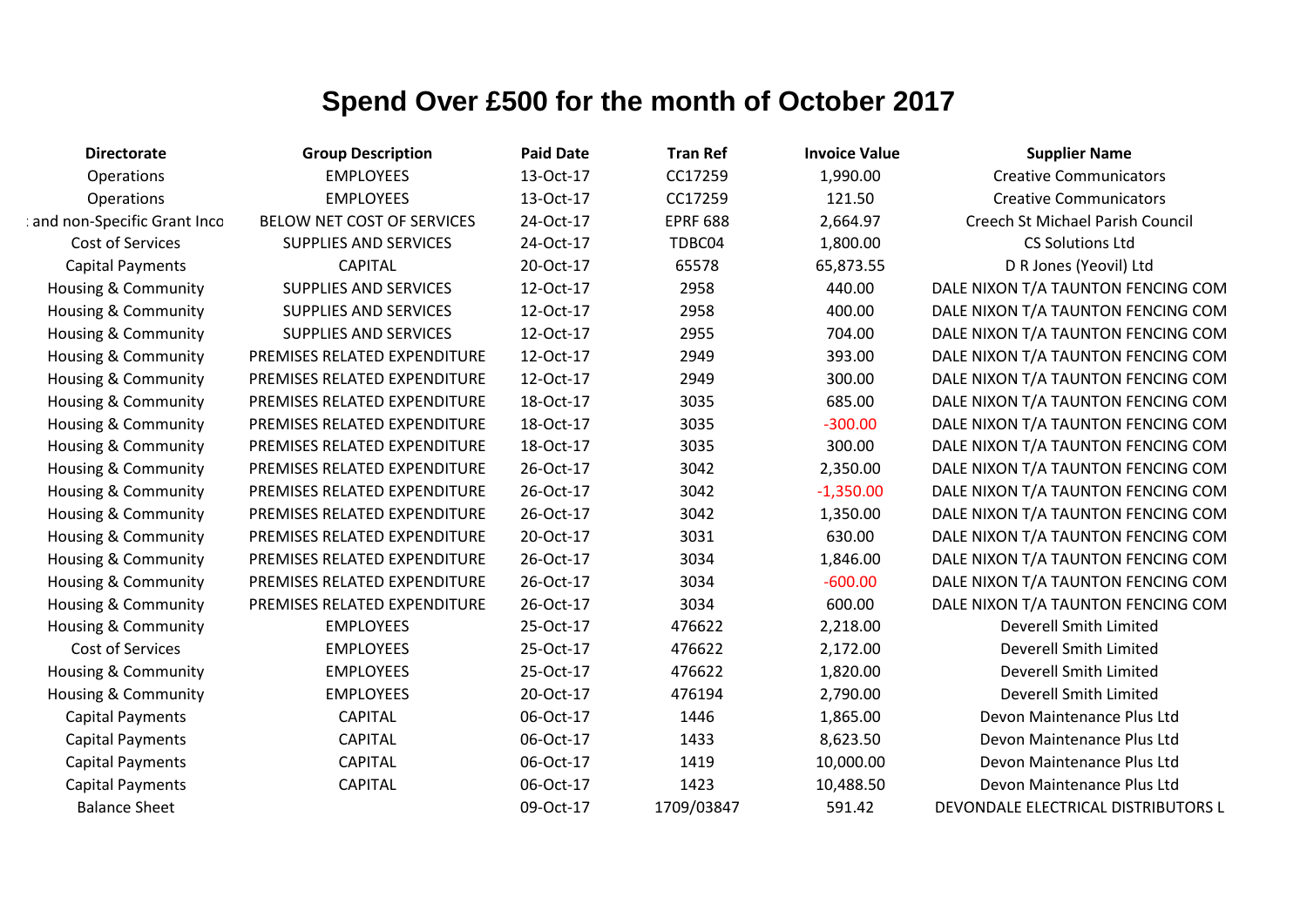| <b>Directorate</b>             | <b>Group Description</b>     | <b>Paid Date</b> | <b>Tran Ref</b> | <b>Invoice Value</b> | <b>Supplier Name</b>                 |
|--------------------------------|------------------------------|------------------|-----------------|----------------------|--------------------------------------|
| <b>Balance Sheet</b>           |                              | 25-Oct-17        | 1709/09607      | 832.56               | DEVONDALE ELECTRICAL DISTRIBUTORS L  |
| Growth & Development           | <b>EMPLOYEES</b>             | 18-Oct-17        | 841398          | 540.00               | <b>Dillington Advertising</b>        |
| Cost of Services               | <b>SUPPLIES AND SERVICES</b> | 18-Oct-17        | 841398          | 33.42                | <b>Dillington Advertising</b>        |
| Cost of Services               | <b>SUPPLIES AND SERVICES</b> | 18-Oct-17        | 841398          | 6.58                 | <b>Dillington Advertising</b>        |
| Operations                     | <b>SUPPLIES AND SERVICES</b> | 18-Oct-17        | 841398          | 785.60               | <b>Dillington Advertising</b>        |
| Operations                     | <b>SUPPLIES AND SERVICES</b> | 24-Oct-17        | 110646          | 998.65               | <b>Earley Ornamentals Ltd</b>        |
| Operations                     | <b>EMPLOYEES</b>             | 11-Oct-17        | IN158606127     | 5,385.97             | Edenred (UK Group) Ltd               |
| Operations                     | <b>EMPLOYEES</b>             | 11-Oct-17        | IN158606127     | 37.70                | Edenred (UK Group) Ltd               |
| Operations                     | PREMISES RELATED EXPENDITURE | 04-Oct-17        | 3121832         | 765.45               | <b>EDF Energy</b>                    |
| Operations                     | PREMISES RELATED EXPENDITURE | 04-Oct-17        | 3121832         | 4.22                 | <b>EDF Energy</b>                    |
| Operations                     | PREMISES RELATED EXPENDITURE | 06-Oct-17        | 31033781        | 800.93               | <b>EDF Energy</b>                    |
| Operations                     | PREMISES RELATED EXPENDITURE | 06-Oct-17        | 31033781        | 5.06                 | <b>EDF Energy</b>                    |
| <b>Housing &amp; Community</b> | PREMISES RELATED EXPENDITURE | 20-Oct-17        | 3086817         | 1,883.73             | <b>EDF Energy</b>                    |
| <b>Housing &amp; Community</b> | PREMISES RELATED EXPENDITURE | 20-Oct-17        | 3086817         | 17.04                | <b>EDF Energy</b>                    |
| Housing & Community            | PREMISES RELATED EXPENDITURE | 20-Oct-17        | 2409884         | 1,863.90             | <b>EDF Energy</b>                    |
| <b>Housing &amp; Community</b> | PREMISES RELATED EXPENDITURE | 20-Oct-17        | 3086999         | 591.06               | <b>EDF Energy</b>                    |
| <b>Housing &amp; Community</b> | PREMISES RELATED EXPENDITURE | 20-Oct-17        | 3086999         | 11.09                | <b>EDF Energy</b>                    |
| <b>Operations</b>              | PREMISES RELATED EXPENDITURE | 24-Oct-17        | 3313108         | 819.06               | <b>EDF Energy</b>                    |
| Operations                     | PREMISES RELATED EXPENDITURE | 24-Oct-17        | 3313108         | 4.48                 | <b>EDF Energy</b>                    |
| <b>Housing &amp; Community</b> | PREMISES RELATED EXPENDITURE | 20-Oct-17        | 3312908         | 1,823.08             | <b>EDF Energy</b>                    |
| Housing & Community            | PREMISES RELATED EXPENDITURE | 20-Oct-17        | 3312908         | 10.31                | <b>EDF Energy</b>                    |
| <b>Housing &amp; Community</b> | PREMISES RELATED EXPENDITURE | 20-Oct-17        | 3312846         | 570.88               | <b>EDF Energy</b>                    |
| Housing & Community            | PREMISES RELATED EXPENDITURE | 20-Oct-17        | 3312846         | 5.78                 | <b>EDF Energy</b>                    |
| Operations                     | PREMISES RELATED EXPENDITURE | 30-Oct-17        | 2514187         | 4,986.71             | <b>EDF Energy</b>                    |
| Operations                     | PREMISES RELATED EXPENDITURE | 30-Oct-17        | 3390881         | 3,628.05             | <b>EDF Energy</b>                    |
| Operations                     | PREMISES RELATED EXPENDITURE | 30-Oct-17        | 3390881         | 18.73                | <b>EDF Energy</b>                    |
| Housing & Community            | <b>SUPPLIES AND SERVICES</b> | 13-Oct-17        | 5073            | 1,760.00             | <b>EDP Environmental</b>             |
| Housing & Community            | <b>SUPPLIES AND SERVICES</b> | 30-Oct-17        | 106439          | 18,138.68            | Edward Nash LLP t/a Nash Partnership |
| <b>Housing &amp; Community</b> | PREMISES RELATED EXPENDITURE | 06-Oct-17        | 808-404376      | 622.50               | <b>Electric Center</b>               |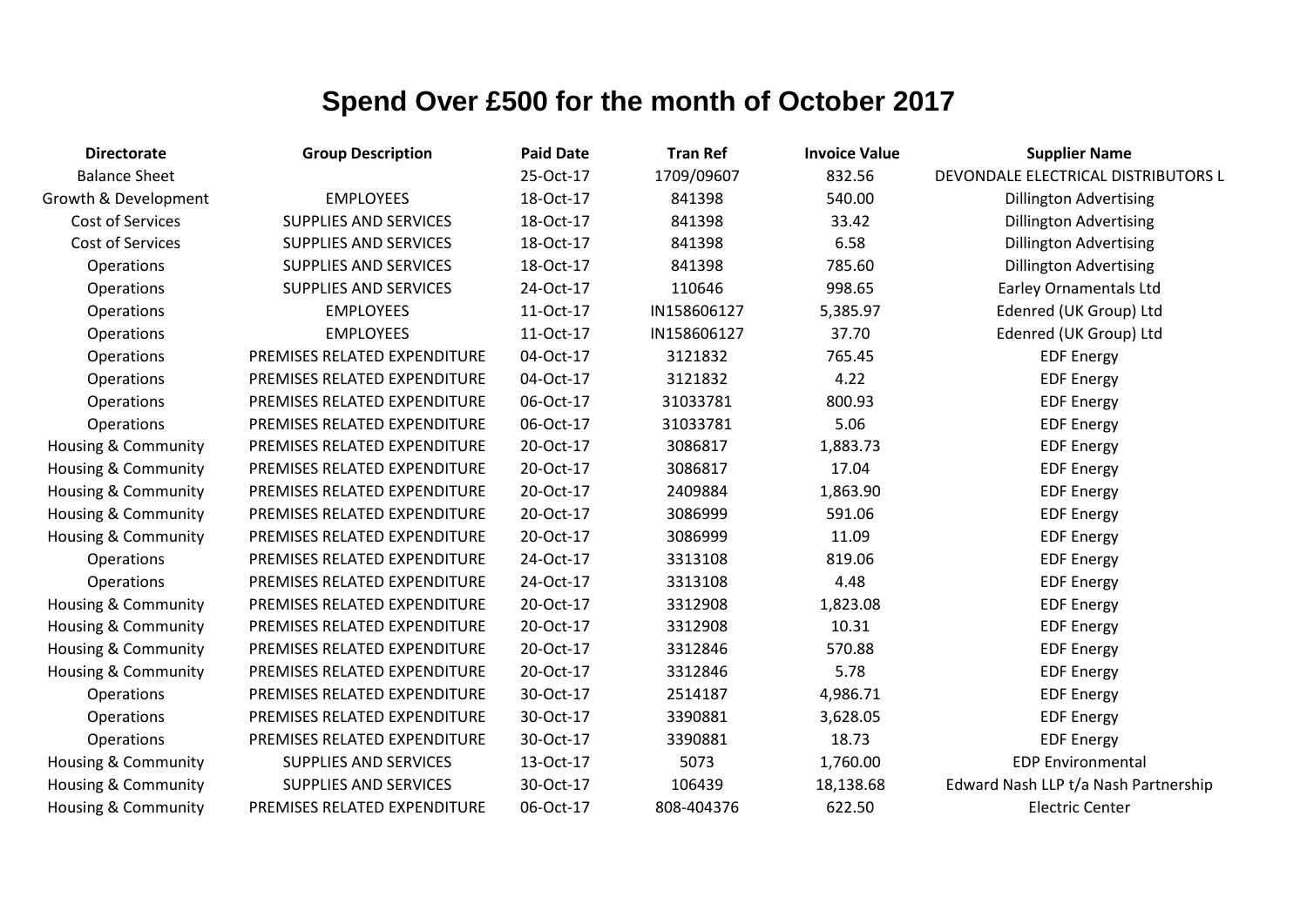| <b>Directorate</b>             | <b>Group Description</b>      | <b>Paid Date</b> | <b>Tran Ref</b> | <b>Invoice Value</b> | <b>Supplier Name</b>                   |
|--------------------------------|-------------------------------|------------------|-----------------|----------------------|----------------------------------------|
| <b>Balance Sheet</b>           |                               | 20-Oct-17        | 808-404868      | 1,021.73             | <b>Electric Center</b>                 |
| Housing & Community            | <b>TRANSFER PAYMENTS</b>      | 06-Oct-17        | <b>EPRF 610</b> | 22,500.00            | Engage - The West Somerset Voluntar    |
| <b>Capital Payments</b>        | <b>CAPITAL</b>                | 20-Oct-17        | CST001141-006   | 175,748.23           | <b>ENGIE Regeneration (Apollo) Ltd</b> |
| <b>Housing &amp; Community</b> | <b>EMPLOYEES</b>              | 09-Oct-17        | 2102017         | 2,108.00             | <b>Esense Limited</b>                  |
| <b>Capital Payments</b>        | <b>CAPITAL</b>                | 06-Oct-17        | IT13192         | 1,034.25             | European Asbestos Services Ltd         |
| <b>Capital Payments</b>        | <b>CAPITAL</b>                | 06-Oct-17        | IT14583         | 1,034.25             | European Asbestos Services Ltd         |
| <b>Capital Payments</b>        | <b>CAPITAL</b>                | 06-Oct-17        | IT14585         | 1,034.25             | European Asbestos Services Ltd         |
| <b>Capital Payments</b>        | <b>CAPITAL</b>                | 06-Oct-17        | IT14584         | 1,034.25             | European Asbestos Services Ltd         |
| <b>Capital Payments</b>        | <b>CAPITAL</b>                | 06-Oct-17        | IT14586         | 1,034.25             | European Asbestos Services Ltd         |
| <b>Capital Payments</b>        | <b>CAPITAL</b>                | 06-Oct-17        | IT14587         | 1,034.25             | European Asbestos Services Ltd         |
| <b>Capital Payments</b>        | <b>CAPITAL</b>                | 06-Oct-17        | IT14597         | 1,034.25             | European Asbestos Services Ltd         |
| <b>Capital Payments</b>        | <b>CAPITAL</b>                | 06-Oct-17        | IT14598         | 1,034.25             | European Asbestos Services Ltd         |
| Operations                     | <b>SUPPLIES AND SERVICES</b>  | 25-Oct-17        | 17103916        | 4,298.42             | Facultatieve Technologies Ltd          |
| <b>Housing &amp; Community</b> | <b>SUPPLIES AND SERVICES</b>  | 06-Oct-17        | 810392          | 1,270.00             | Fire Service College Ltd               |
| <b>Housing &amp; Community</b> | <b>SUPPLIES AND SERVICES</b>  | 06-Oct-17        | 810392          | 1,016.00             | Fire Service College Ltd               |
| <b>Housing &amp; Community</b> | <b>SUPPLIES AND SERVICES</b>  | 06-Oct-17        | 810392          | 215.90               | Fire Service College Ltd               |
| Cost of Services               | <b>SUPPLIES AND SERVICES</b>  | 06-Oct-17        | 810392          | 38.10                | Fire Service College Ltd               |
| <b>Housing &amp; Community</b> | <b>SUPPLIES AND SERVICES</b>  | 06-Oct-17        | 810392          | 1,016.00             | Fire Service College Ltd               |
| <b>Housing &amp; Community</b> | <b>SUPPLIES AND SERVICES</b>  | 06-Oct-17        | 810392          | 215.90               | Fire Service College Ltd               |
| Cost of Services               | <b>SUPPLIES AND SERVICES</b>  | 06-Oct-17        | 810392          | 38.10                | Fire Service College Ltd               |
| <b>Housing &amp; Community</b> | TRANSPORT RELATED EXPENDITURE | 13-Oct-17        | 172428          | 2,670.62             | Fleet Solutions from BT                |
| Operations                     | TRANSPORT RELATED EXPENDITURE | 13-Oct-17        | 172428          | 44.00                | <b>Fleet Solutions from BT</b>         |
| Cost of Services               | TRANSPORT RELATED EXPENDITURE | 13-Oct-17        | 172428          | 18.00                | Fleet Solutions from BT                |
| Operations                     | TRANSPORT RELATED EXPENDITURE | 13-Oct-17        | 172428          | 2,670.54             | Fleet Solutions from BT                |
| Operations                     | TRANSPORT RELATED EXPENDITURE | 13-Oct-17        | 172428          | 940.32               | <b>Fleet Solutions from BT</b>         |
| Operations                     | TRANSPORT RELATED EXPENDITURE | 13-Oct-17        | 172428          | 162.59               | Fleet Solutions from BT                |
| <b>Capital Payments</b>        | <b>CAPITAL</b>                | 06-Oct-17        | 461207          | 656.64               | Flexiform Business Furniture Ltd       |
| <b>Housing &amp; Community</b> | <b>EMPLOYEES</b>              | 24-Oct-17        | 1011945         | 780.00               | G & L Consultancy Ltd                  |
| Housing & Community            | <b>SUPPLIES AND SERVICES</b>  | 13-Oct-17        | 34604           | 646.45               | <b>G&amp;G SIGNS</b>                   |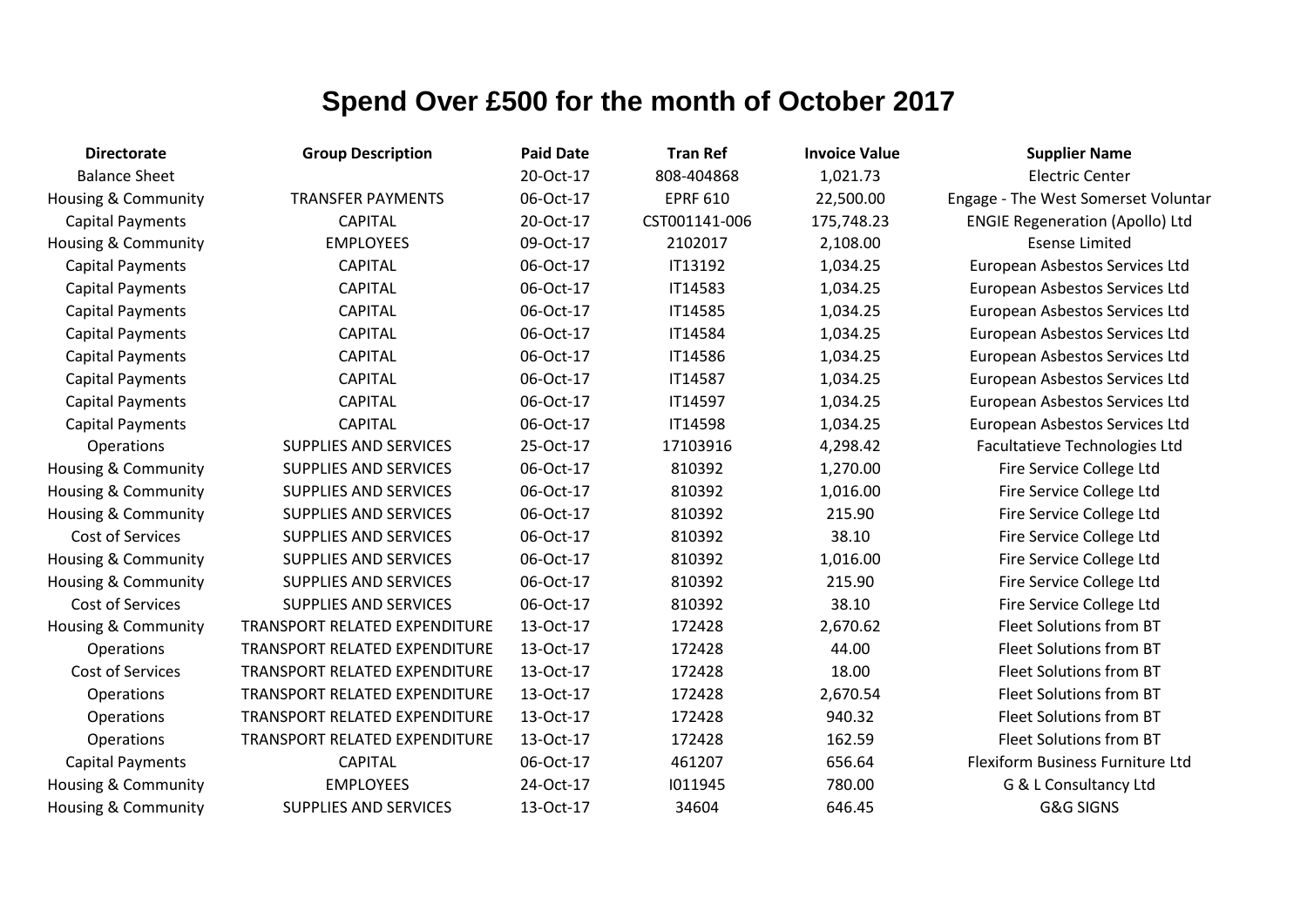| <b>Directorate</b>             | <b>Group Description</b>      | <b>Paid Date</b> | <b>Tran Ref</b>  | <b>Invoice Value</b> | <b>Supplier Name</b>                 |
|--------------------------------|-------------------------------|------------------|------------------|----------------------|--------------------------------------|
| Operations                     | <b>SUPPLIES AND SERVICES</b>  | 11-Oct-17        | GA1373186        | 1,103.36             | <b>Gamma Business Communications</b> |
| Operations                     | TRANSPORT RELATED EXPENDITURE | 09-Oct-17        | INV0036923       | 635.16               | <b>GARFITTS INTERNATIONAL LTD</b>    |
| Housing & Community            | PREMISES RELATED EXPENDITURE  | 20-Oct-17        | 737111           | 1,843.46             | <b>GLASDON UK LTD</b>                |
| Operations                     | THIRD PARTY PAYMENTS          | 18-Oct-17        | SI-039685        | 90,750.00            | <b>GLL (Trading) Limited</b>         |
| <b>Capital Payments</b>        | <b>CAPITAL</b>                | 20-Oct-17        | 2111             | 2,975.00             | <b>GM Ceilings &amp; Interiors</b>   |
| <b>Corporate Management</b>    | <b>SUPPLIES AND SERVICES</b>  | 13-Oct-17        | 8731766          | 12,657.25            | <b>Grant Thornton LLP</b>            |
| Growth & Development           | <b>SUPPLIES AND SERVICES</b>  | 06-Oct-17        | 200/17           | 1,550.70             | <b>Great Dorset Steam Fair</b>       |
| <b>Housing &amp; Community</b> | THIRD PARTY PAYMENTS          | 04-Oct-17        | <b>EPRF 590</b>  | 511.00               | <b>GREENSLADE TAYLOR HUNT</b>        |
| <b>Housing &amp; Community</b> | <b>SUPPLIES AND SERVICES</b>  | 18-Oct-17        | <b>EPRF 660</b>  | 637.50               | <b>GREENSLADE TAYLOR HUNT</b>        |
| Housing & Community            | <b>SUPPLIES AND SERVICES</b>  | 13-Oct-17        | 7030833          | 3,500.00             | <b>GVA Grimley Limited</b>           |
| Operations                     | <b>SUPPLIES AND SERVICES</b>  | 16-Oct-17        | L1974            | 17,336.66            | Haldons Ltd                          |
| Operations                     | <b>SUPPLIES AND SERVICES</b>  | 16-Oct-17        | L1993            | 14,403.32            | <b>Haldons Ltd</b>                   |
| and non-Specific Grant Inco    | BELOW NET COST OF SERVICES    | 24-Oct-17        | <b>EPRF 690</b>  | 2,614.53             | <b>Halse Parish Council</b>          |
| <b>Housing &amp; Community</b> | PREMISES RELATED EXPENDITURE  | 04-Oct-17        | 994/0132100      | 603.81               | Howdens Joinery                      |
| Housing & Community            | PREMISES RELATED EXPENDITURE  | 04-Oct-17        | 994/0132462      | 782.48               | Howdens Joinery                      |
| Housing & Community            | PREMISES RELATED EXPENDITURE  | 09-Oct-17        | 994/0132809      | 754.31               | Howdens Joinery                      |
| <b>Housing &amp; Community</b> | PREMISES RELATED EXPENDITURE  | 09-Oct-17        | 994/0132767      | 698.96               | Howdens Joinery                      |
| <b>Housing &amp; Community</b> | PREMISES RELATED EXPENDITURE  | 20-Oct-17        | 994/0133518      | 819.97               | Howdens Joinery                      |
| <b>Housing &amp; Community</b> | PREMISES RELATED EXPENDITURE  | 24-Oct-17        | 994/0133631      | 1,035.92             | Howdens Joinery                      |
| Operations                     | <b>SUPPLIES AND SERVICES</b>  | 26-Oct-17        | <b>INV002898</b> | 4,000.00             | <b>Hydrock Consultants Ltd</b>       |
| Operations                     | THIRD PARTY PAYMENTS          | 18-Oct-17        | GM752557         | 49,963.67            | Idverde                              |
| Housing & Community            | PREMISES RELATED EXPENDITURE  | 04-Oct-17        | SI-283299        | 530.80               | Impey Showers Ltd                    |
| Operations                     | <b>SUPPLIES AND SERVICES</b>  | 09-Oct-17        | 3537945          | 1,195.05             | <b>INSIGHT DIRECT (UK) LTD</b>       |
| Housing & Community            | PREMISES RELATED EXPENDITURE  | 18-Oct-17        | 134              | 1,095.00             | J C Electrical Services              |
| <b>Housing &amp; Community</b> | PREMISES RELATED EXPENDITURE  | 30-Oct-17        | 145              | 895.00               | J C Electrical Services              |
| <b>Housing &amp; Community</b> | PREMISES RELATED EXPENDITURE  | 11-Oct-17        | 142              | 1,055.00             | J C Electrical Services              |
| Housing & Community            | PREMISES RELATED EXPENDITURE  | 11-Oct-17        | 141              | 860.00               | J C Electrical Services              |
| <b>Housing &amp; Community</b> | PREMISES RELATED EXPENDITURE  | 18-Oct-17        | 143A             | 1,000.00             | J C Electrical Services              |
| Operations                     | TRANSPORT RELATED EXPENDITURE | 26-Oct-17        | 666574           | 549.45               | James Mason Limited t/as Masons Kin  |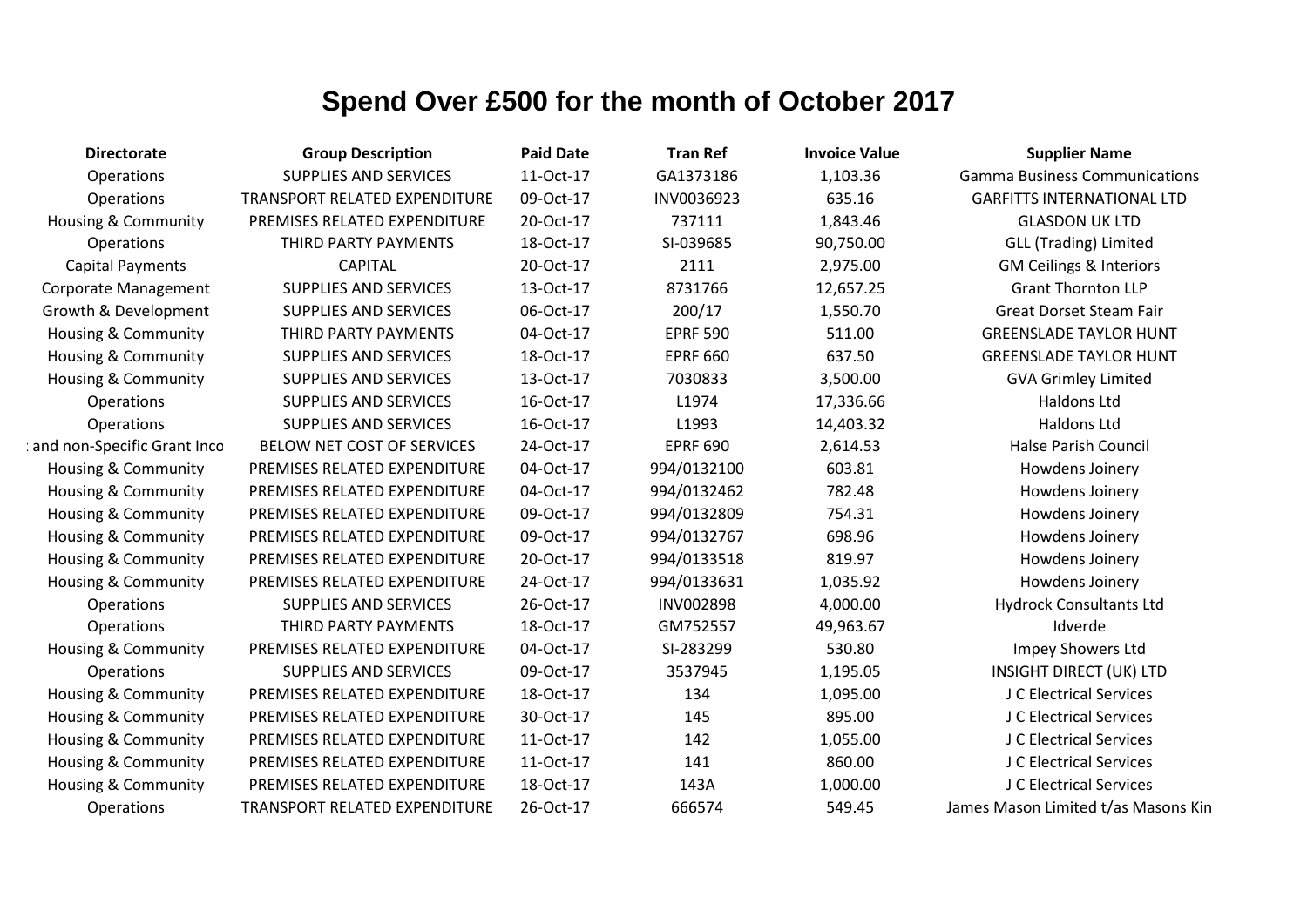| <b>Directorate</b>             | <b>Group Description</b>      | <b>Paid Date</b> | <b>Tran Ref</b> | <b>Invoice Value</b> | <b>Supplier Name</b>                       |
|--------------------------------|-------------------------------|------------------|-----------------|----------------------|--------------------------------------------|
| Housing & Community            | PREMISES RELATED EXPENDITURE  | 25-Oct-17        | 0710/0126984    | 574.56               | <b>JEWSON LTD</b>                          |
| Operations                     | TRANSPORT RELATED EXPENDITURE | 11-Oct-17        | CE005464        | 796.95               | JLT Specialty Ltd                          |
| Operations                     | <b>EMPLOYEES</b>              | 11-Oct-17        | CE005445        | 3,299.89             | JLT Specialty Ltd                          |
| Housing & Community            | PREMISES RELATED EXPENDITURE  | 18-Oct-17        | 1239 AFT913     | 985.68               | <b>KEYLINE BUILDERS MERCHANTS LTD</b>      |
| <b>Housing &amp; Community</b> | PREMISES RELATED EXPENDITURE  | 20-Oct-17        | 1239 AFU154     | 727.70               | <b>KEYLINE BUILDERS MERCHANTS LTD</b>      |
| <b>Balance Sheet</b>           | <b>CURRENT ASSETS</b>         | 13-Oct-17        | 223254          | 1,080.00             | Kingfisher Packaging                       |
| <b>Capital Payments</b>        | <b>CAPITAL</b>                | 11-Oct-17        | 24092017        | 16,367.66            | Knightcott Motors                          |
| <b>Capital Payments</b>        | <b>CAPITAL</b>                | 11-Oct-17        | 24092017        | 295.00               | Knightcott Motors                          |
| <b>Capital Payments</b>        | <b>CAPITAL</b>                | 24-Oct-17        | SI222972        | 2,180.70             | <b>KOMPAN LTD</b>                          |
| <b>Capital Payments</b>        | <b>CAPITAL</b>                | 24-Oct-17        | SI222973        | 3,135.70             | <b>KOMPAN LTD</b>                          |
| <b>Housing &amp; Community</b> | PREMISES RELATED EXPENDITURE  | 18-Oct-17        | 9036972487      | 509.89               | Lafarge Tarmac Trading Ltd                 |
| Growth & Development           | <b>INCOME</b>                 | 30-Oct-17        | INVRMW44        | 3,000.00             | Landmark Chambers                          |
| Housing & Community            | <b>SUPPLIES AND SERVICES</b>  | 04-Oct-17        | SINV/00006841   | 17,000.00            | Liverty Limited                            |
| <b>Balance Sheet</b>           | <b>CURRENT ASSETS</b>         | 06-Oct-17        | 104242          | 705.46               | Locks, Doors & Window Fittings             |
| <b>Balance Sheet</b>           |                               | 13-Oct-17        | 105334          | 565.38               | Locks, Doors & Window Fittings             |
| Operations                     | <b>SUPPLIES AND SERVICES</b>  | 20-Oct-17        | 987612          | 867.30               | <b>LOOMIS UK LTD</b>                       |
| Housing & Community            | <b>SUPPLIES AND SERVICES</b>  | 13-Oct-17        | SIN00043889/A   | 675.00               | Low Carbon Exchange Ltd                    |
| <b>Capital Payments</b>        | <b>CAPITAL</b>                | 30-Oct-17        | 385             | 2,695.00             | Low Carbon Expert Ltd                      |
| Housing & Community            | PREMISES RELATED EXPENDITURE  | 13-Oct-17        | 19185           | 3,250.00             | M B H Industrial Services Ltd              |
| Growth & Development           | PREMISES RELATED EXPENDITURE  | 26-Oct-17        | 150             | 1,730.00             | M&I SHIER                                  |
| Growth & Development           | PREMISES RELATED EXPENDITURE  | 26-Oct-17        | 150             | $-1,200.00$          | M&I SHIER                                  |
| Growth & Development           | PREMISES RELATED EXPENDITURE  | 26-Oct-17        | 150             | 1,200.00             | <b>M&amp;I SHIER</b>                       |
| Housing & Community            | <b>SUPPLIES AND SERVICES</b>  | 16-Oct-17        | 21614           | 1,780.00             | M3 Housing Ltd                             |
| <b>Housing &amp; Community</b> | <b>SUPPLIES AND SERVICES</b>  | 04-Oct-17        | P43319-P43322/2 | 4,750.00             | <b>Magna Housing Limited</b>               |
| <b>Cost of Services</b>        | <b>SUPPLIES AND SERVICES</b>  | 20-Oct-17        | 384             | 4,611.60             | <b>MARTIN JAMES CONSULTANCY LTD</b>        |
| Operations                     | <b>SUPPLIES AND SERVICES</b>  | 11-Oct-17        | SI198400        | 575.06               | <b>MasterCard Payment Gateway Services</b> |
| Operations                     | <b>SUPPLIES AND SERVICES</b>  | 11-Oct-17        | SI198400        | 54.43                | <b>MasterCard Payment Gateway Services</b> |
| Operations                     | <b>SUPPLIES AND SERVICES</b>  | 11-Oct-17        | SI198400        | 23.31                | <b>MasterCard Payment Gateway Services</b> |
| Operations                     | <b>SUPPLIES AND SERVICES</b>  | 11-Oct-17        | SI198400        | 4.25                 | <b>MasterCard Payment Gateway Services</b> |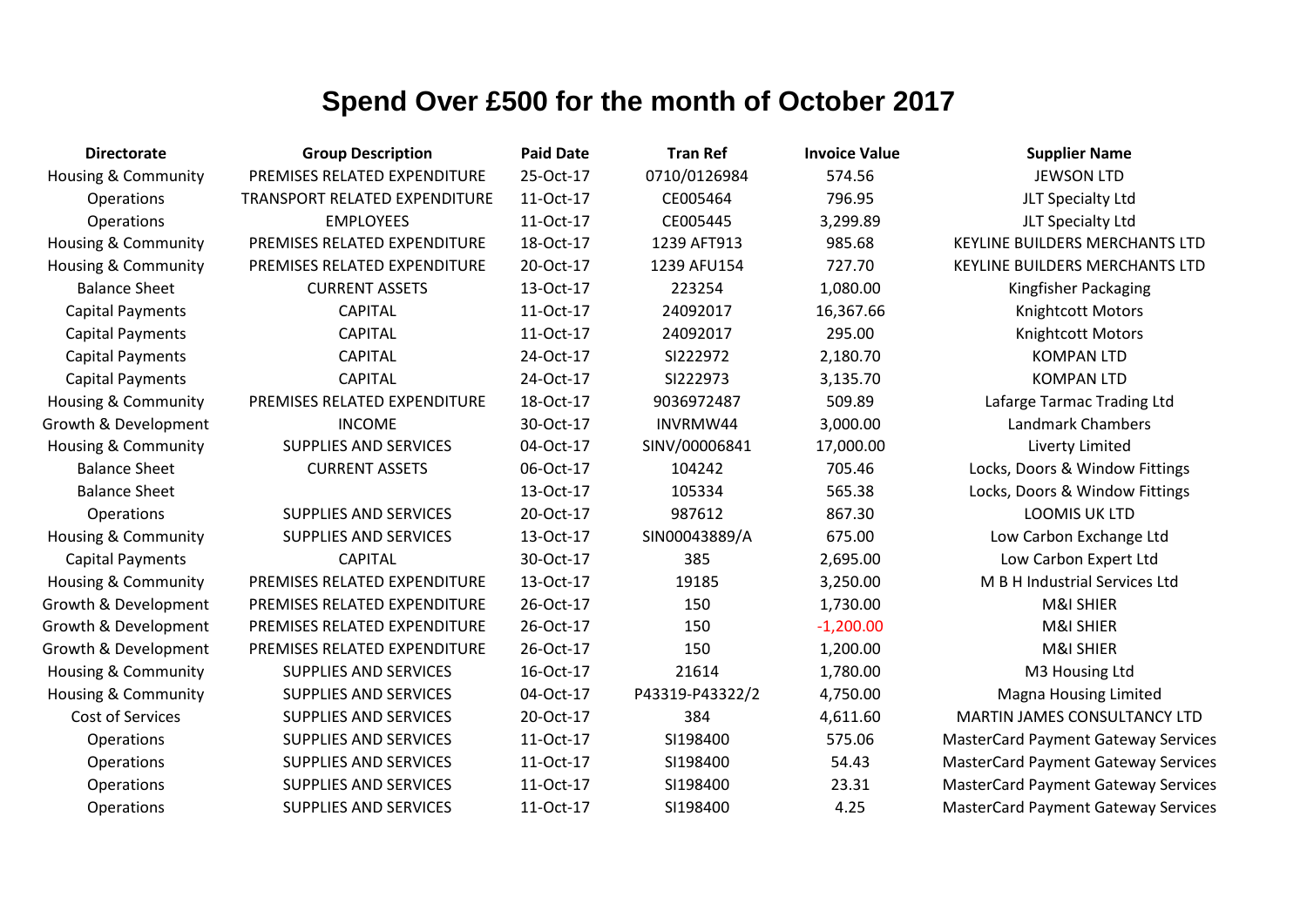| <b>Directorate</b>             | <b>Group Description</b>      | <b>Paid Date</b> | <b>Tran Ref</b>      | <b>Invoice Value</b> | <b>Supplier Name</b>                       |
|--------------------------------|-------------------------------|------------------|----------------------|----------------------|--------------------------------------------|
| <b>Housing &amp; Community</b> | <b>SUPPLIES AND SERVICES</b>  | 11-Oct-17        | SI198400             | 278.76               | <b>MasterCard Payment Gateway Services</b> |
| <b>Operations</b>              | <b>SUPPLIES AND SERVICES</b>  | 11-Oct-17        | SI198400             | 9.19                 | <b>MasterCard Payment Gateway Services</b> |
| <b>Balance Sheet</b>           | <b>HOLDING ACCOUNTS</b>       | 18-Oct-17        | IN21197              | 17,529.88            | Matrix SCM Ltd                             |
| <b>Balance Sheet</b>           | <b>HOLDING ACCOUNTS</b>       | 20-Oct-17        | IN21018              | 13,453.99            | Matrix SCM Ltd                             |
| <b>Balance Sheet</b>           | <b>HOLDING ACCOUNTS</b>       | 20-Oct-17        | IN20765              | 16,466.54            | Matrix SCM Ltd                             |
| <b>Balance Sheet</b>           | <b>HOLDING ACCOUNTS</b>       | 20-Oct-17        | IN20931              | 14,806.29            | Matrix SCM Ltd                             |
| <b>Balance Sheet</b>           | <b>HOLDING ACCOUNTS</b>       | 24-Oct-17        | IN21107              | 15,604.90            | Matrix SCM Ltd                             |
| <b>Balance Sheet</b>           | <b>HOLDING ACCOUNTS</b>       | 30-Oct-17        | IN21353              | 14,425.14            | Matrix SCM Ltd                             |
| <b>Corporate Management</b>    | THIRD PARTY PAYMENTS          | 25-Oct-17        | 3099621              | 16,742.91            | <b>MENDIP DISTRICT COUNCIL</b>             |
| <b>Housing &amp; Community</b> | <b>EMPLOYEES</b>              | 11-Oct-17        | 6212389              | 1,446.25             | Michael Page International                 |
| Growth & Development           | THIRD PARTY PAYMENTS          | 11-Oct-17        | 20020299             | 3,640.66             | MID DEVON DISTRICT COUNCIL                 |
| <b>Housing &amp; Community</b> | PREMISES RELATED EXPENDITURE  | 24-Oct-17        | IN028125/003         | 12,159.00            | Midas Construction Ltd.                    |
| <b>Housing &amp; Community</b> | THIRD PARTY PAYMENTS          | 06-Oct-17        | <b>EPRF 569</b>      | 10,000.00            | MIND IN TAUNTON AND WEST SOMERSET          |
| <b>Capital Payments</b>        | <b>CAPITAL</b>                | 06-Oct-17        | IN004256/006         | 97,251.89            | Mi-Space (UK) Ltd                          |
| <b>Capital Payments</b>        | <b>CAPITAL</b>                | 13-Oct-17        | 52968/91491960       | 91,277.94            | MITIE PROPERTY SERVICES (UK) LTD           |
| <b>Housing &amp; Community</b> | PREMISES RELATED EXPENDITURE  | 13-Oct-17        | 52968/91491957       | 49,573.98            | MITIE PROPERTY SERVICES (UK) LTD           |
| Housing & Community            | PREMISES RELATED EXPENDITURE  | 24-Oct-17        | 52968/91499107       | 111,761.65           | MITIE PROPERTY SERVICES (UK) LTD           |
| <b>Capital Payments</b>        | <b>CAPITAL</b>                | 24-Oct-17        | 52968/91499109       | 67,363.70            | MITIE PROPERTY SERVICES (UK) LTD           |
| Operations                     | <b>SUPPLIES AND SERVICES</b>  | 18-Oct-17        | 52/648256            | 1,943.83             | MITIE Security Ltd                         |
| Operations                     | PREMISES RELATED EXPENDITURE  | 13-Oct-17        | 0338-218431          | 1,752.12             | Montagu Evans LLP                          |
| Operations                     | PREMISES RELATED EXPENDITURE  | 13-Oct-17        | 0338-149585          | 2,791.50             | Montagu Evans LLP                          |
| Operations                     | PREMISES RELATED EXPENDITURE  | 24-Oct-17        | 1044CPX REVERSE      | 1,230.40             | Montagu Evans LLP                          |
| Operations                     | PREMISES RELATED EXPENDITURE  | 24-Oct-17        | 1044CPX REVERSE      | 1,382.48             | Montagu Evans LLP                          |
| Housing & Community            | <b>SUPPLIES AND SERVICES</b>  | 16-Oct-17        | <b>146 DUPLICATE</b> | 100.00               | Mr Keven Pearse                            |
| Housing & Community            | <b>SUPPLIES AND SERVICES</b>  | 16-Oct-17        | 146 DUPLICATE        | 582.09               | Mr Keven Pearse                            |
| Operations                     | PREMISES RELATED EXPENDITURE  | 20-Oct-17        | 171                  | 621.26               | Mr Keven Pearse                            |
| <b>Housing &amp; Community</b> | <b>SUPPLIES AND SERVICES</b>  | 06-Oct-17        | 140468               | 750.00               | MR SIMON GOODMAN                           |
| Operations                     | TRANSPORT RELATED EXPENDITURE | 16-Oct-17        | 408044               | 1,019.18             | MST LTD T/A PARKINS INDUSTRIAL SUPP        |
| Growth & Development           | <b>SUPPLIES AND SERVICES</b>  | 20-Oct-17        | AREXT/00197639       | 4,973.28             | <b>National Express Ltd</b>                |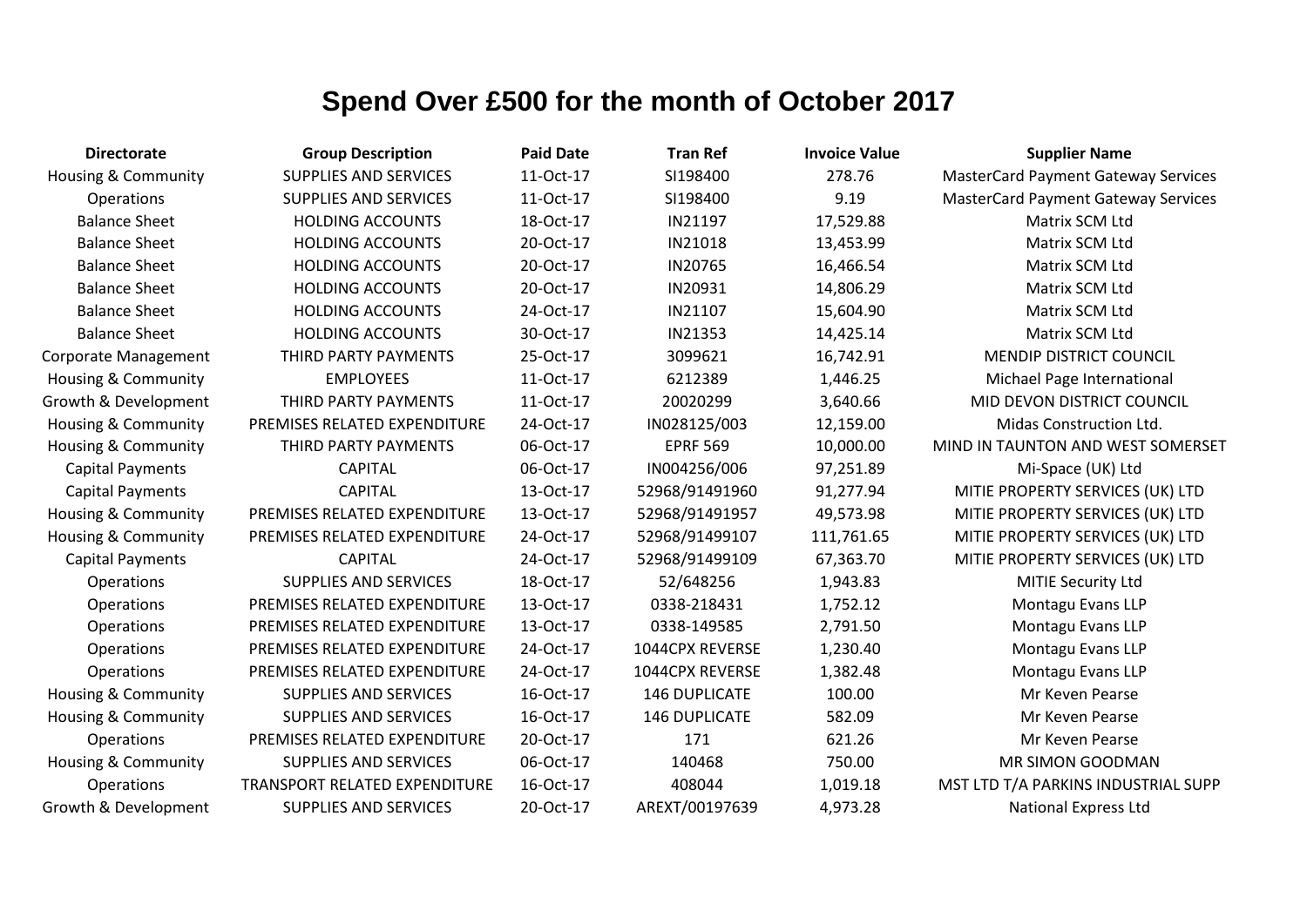| <b>Directorate</b>             | <b>Group Description</b>     | <b>Paid Date</b> | <b>Tran Ref</b>  | <b>Invoice Value</b> | <b>Supplier Name</b>              |
|--------------------------------|------------------------------|------------------|------------------|----------------------|-----------------------------------|
| Growth & Development           | <b>SUPPLIES AND SERVICES</b> | 13-Oct-17        | NM31681          | 880.00               | New Mind Internet Consultancy Ltd |
| Cost of Services               | <b>SUPPLIES AND SERVICES</b> | 09-Oct-17        | NGW00213         | 557.66               | Ngagementworks Ltd                |
| Cost of Services               | <b>SUPPLIES AND SERVICES</b> | 09-Oct-17        | NGW00213         | 2,832.34             | Ngagementworks Ltd                |
| <b>Balance Sheet</b>           | <b>CURRENT ASSETS</b>        | 06-Oct-17        | SI/03390677      | 670.20               | Nomix Enviro Limited              |
| <b>Housing &amp; Community</b> | THIRD PARTY PAYMENTS         | 02-Oct-17        | EPRF 593 594 595 | 12,500.00            | North Taunton Partnership         |
| Housing & Community            | THIRD PARTY PAYMENTS         | 02-Oct-17        | EPRF 593 594 595 | 7,500.00             | North Taunton Partnership         |
| Housing & Community            | <b>TRANSFER PAYMENTS</b>     | 02-Oct-17        | EPRF 593 594 595 | 2,000.00             | North Taunton Partnership         |
| <b>Housing &amp; Community</b> | <b>SUPPLIES AND SERVICES</b> | 04-Oct-17        | 972144847        | 650.00               | Office Depot UK Ltd               |
| Growth & Development           | <b>SUPPLIES AND SERVICES</b> | 18-Oct-17        | 972227566        | 510.00               | Office Depot UK Ltd               |
| Housing & Community            | SUPPLIES AND SERVICES        | 30-Oct-17        | 10082017         | 6,000.00             | Open Door                         |
| <b>Capital Payments</b>        | <b>CAPITAL</b>               | 06-Oct-17        | 1106782          | 39,268.77            | Otter South West LTD              |
| <b>Housing &amp; Community</b> | PREMISES RELATED EXPENDITURE | 06-Oct-17        | 1106776          | 640.00               | <b>Otter South West LTD</b>       |
| Housing & Community            | PREMISES RELATED EXPENDITURE | 20-Oct-17        | 1106723          | 1,320.00             | <b>Otter South West LTD</b>       |
| Housing & Community            | <b>SUPPLIES AND SERVICES</b> | 11-Oct-17        | 2462             | 568.36               | PA Miles Control Systems Ltd      |
| Housing & Community            | THIRD PARTY PAYMENTS         | 24-Oct-17        | 60631490         | 560.83               | PCC for Avon and Somerset         |
| <b>Capital Payments</b>        | <b>CAPITAL</b>               | 26-Oct-17        | 8166             | 2,557.00             | Pro-Fit                           |
| <b>Capital Payments</b>        | <b>CAPITAL</b>               | 11-Oct-17        | 9201             | 12,536.00            | Pro-Fit                           |
| <b>Capital Payments</b>        | <b>CAPITAL</b>               | 11-Oct-17        | 9201             | $-1,050.00$          | Pro-Fit                           |
| <b>Capital Payments</b>        | <b>CAPITAL</b>               | 11-Oct-17        | 9201             | 1,050.00             | Pro-Fit                           |
| <b>Capital Payments</b>        | <b>CAPITAL</b>               | 11-Oct-17        | 9200             | 13,307.00            | Pro-Fit                           |
| <b>Capital Payments</b>        | <b>CAPITAL</b>               | 11-Oct-17        | 9200             | $-1,600.00$          | Pro-Fit                           |
| <b>Capital Payments</b>        | <b>CAPITAL</b>               | 11-Oct-17        | 9200             | 1,600.00             | Pro-Fit                           |
| <b>Capital Payments</b>        | <b>CAPITAL</b>               | 13-Oct-17        | 9272             | 25,403.00            | Pro-Fit                           |
| <b>Capital Payments</b>        | <b>CAPITAL</b>               | 13-Oct-17        | 9272             | $-2,700.00$          | Pro-Fit                           |
| <b>Capital Payments</b>        | <b>CAPITAL</b>               | 13-Oct-17        | 9272             | 2,700.00             | Pro-Fit                           |
| <b>Capital Payments</b>        | <b>CAPITAL</b>               | 13-Oct-17        | 9274             | 1,456.00             | Pro-Fit                           |
| <b>Capital Payments</b>        | <b>CAPITAL</b>               | 13-Oct-17        | 9274             | $-150.00$            | Pro-Fit                           |
| <b>Capital Payments</b>        | <b>CAPITAL</b>               | 13-Oct-17        | 9274             | 150.00               | Pro-Fit                           |
| <b>Capital Payments</b>        | <b>CAPITAL</b>               | 30-Oct-17        | 9315             | 7,216.00             | Pro-Fit                           |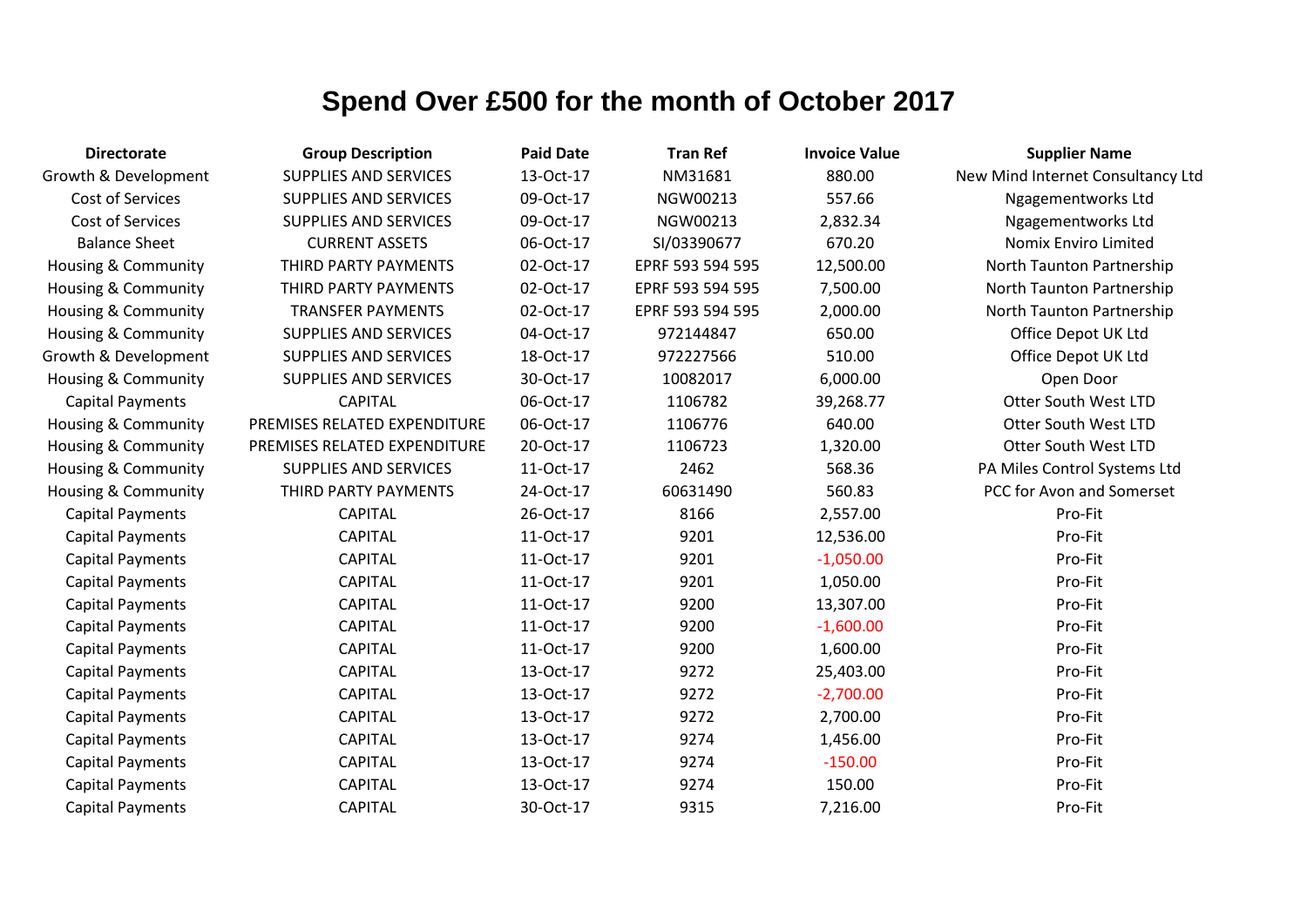| <b>Directorate</b>             | <b>Group Description</b>     | <b>Paid Date</b> | <b>Tran Ref</b>               | <b>Invoice Value</b> | <b>Supplier Name</b>                |
|--------------------------------|------------------------------|------------------|-------------------------------|----------------------|-------------------------------------|
| <b>Capital Payments</b>        | <b>CAPITAL</b>               | 30-Oct-17        | 9315                          | $-150.00$            | Pro-Fit                             |
| <b>Capital Payments</b>        | <b>CAPITAL</b>               | 30-Oct-17        | 9315                          | 150.00               | Pro-Fit                             |
| <b>Housing &amp; Community</b> | <b>SUPPLIES AND SERVICES</b> | 20-Oct-17        | 181                           | 6,725.00             | R W GALE LTD                        |
| <b>Housing &amp; Community</b> | PREMISES RELATED EXPENDITURE | 20-Oct-17        | 148093                        | 11,435.00            | <b>Rainer Security Products LTD</b> |
| Operations                     | <b>EMPLOYEES</b>             | 20-Oct-17        | <b>Redacted Personal Data</b> | 1,250.60             | <b>Redacted Personal Data</b>       |
| Operations                     | <b>EMPLOYEES</b>             | 18-Oct-17        | <b>Redacted Personal Data</b> | 1,563.25             | <b>Redacted Personal Data</b>       |
| Operations                     | <b>EMPLOYEES</b>             | 18-Oct-17        | <b>Redacted Personal Data</b> | 1,563.25             | <b>Redacted Personal Data</b>       |
| Housing & Community            | <b>EMPLOYEES</b>             | 11-Oct-17        | <b>Redacted Personal Data</b> | 794.23               | <b>Redacted Personal Data</b>       |
| Housing & Community            | <b>EMPLOYEES</b>             | 11-Oct-17        | <b>Redacted Personal Data</b> | 821.03               | <b>Redacted Personal Data</b>       |
| Operations                     | <b>EMPLOYEES</b>             | 18-Oct-17        | <b>Redacted Personal Data</b> | 1,950.00             | <b>Redacted Personal Data</b>       |
| Operations                     | <b>EMPLOYEES</b>             | 18-Oct-17        | <b>Redacted Personal Data</b> | 1,950.00             | <b>Redacted Personal Data</b>       |
| Housing & Community            | <b>EMPLOYEES</b>             | 18-Oct-17        | <b>Redacted Personal Data</b> | 869.50               | <b>Redacted Personal Data</b>       |
| Housing & Community            | <b>EMPLOYEES</b>             | 18-Oct-17        | <b>Redacted Personal Data</b> | 874.00               | <b>Redacted Personal Data</b>       |
| <b>Housing &amp; Community</b> | PREMISES RELATED EXPENDITURE | 06-Oct-17        | <b>Redacted Personal Data</b> | 544.00               | <b>Redacted Personal Data</b>       |
| Housing & Community            | <b>EMPLOYEES</b>             | 09-Oct-17        | <b>Redacted Personal Data</b> | 1,413.75             | <b>Redacted Personal Data</b>       |
| Housing & Community            | <b>EMPLOYEES</b>             | 24-Oct-17        | <b>Redacted Personal Data</b> | 1,430.00             | <b>Redacted Personal Data</b>       |
| Operations                     | <b>SUPPLIES AND SERVICES</b> | 30-Oct-17        | <b>Redacted Personal Data</b> | 1,247.00             | <b>Redacted Personal Data</b>       |
| Cost of Services               | <b>EMPLOYEES</b>             | 30-Oct-17        | <b>Redacted Personal Data</b> | 529.47               | <b>Redacted Personal Data</b>       |
| Growth & Development           | <b>EMPLOYEES</b>             | 18-Oct-17        | <b>Redacted Personal Data</b> | 994.50               | <b>Redacted Personal Data</b>       |
| Growth & Development           | <b>EMPLOYEES</b>             | 06-Oct-17        | <b>Redacted Personal Data</b> | 1,102.15             | <b>Redacted Personal Data</b>       |
| Growth & Development           | <b>EMPLOYEES</b>             | 18-Oct-17        | <b>Redacted Personal Data</b> | 1,096.55             | <b>Redacted Personal Data</b>       |
| Growth & Development           | <b>EMPLOYEES</b>             | 02-Oct-17        | <b>Redacted Personal Data</b> | 877.80               | <b>Redacted Personal Data</b>       |
| Growth & Development           | <b>EMPLOYEES</b>             | 16-Oct-17        | <b>Redacted Personal Data</b> | 2,884.60             | <b>Redacted Personal Data</b>       |
| Growth & Development           | <b>EMPLOYEES</b>             | 20-Oct-17        | <b>Redacted Personal Data</b> | 980.00               | <b>Redacted Personal Data</b>       |
| Growth & Development           | <b>EMPLOYEES</b>             | 26-Oct-17        | <b>Redacted Personal Data</b> | 1,007.65             | <b>Redacted Personal Data</b>       |
| Growth & Development           | <b>EMPLOYEES</b>             | 26-Oct-17        | <b>Redacted Personal Data</b> | 933.45               | <b>Redacted Personal Data</b>       |
| <b>Housing &amp; Community</b> | <b>EMPLOYEES</b>             | 13-Oct-17        | <b>Redacted Personal Data</b> | 942.00               | <b>Redacted Personal Data</b>       |
| Housing & Community            | <b>EMPLOYEES</b>             | 13-Oct-17        | <b>Redacted Personal Data</b> | 834.00               | <b>Redacted Personal Data</b>       |
| Housing & Community            | <b>SUPPLIES AND SERVICES</b> | 06-Oct-17        | <b>Redacted Personal Data</b> | 2,240.00             | <b>Redacted Personal Data</b>       |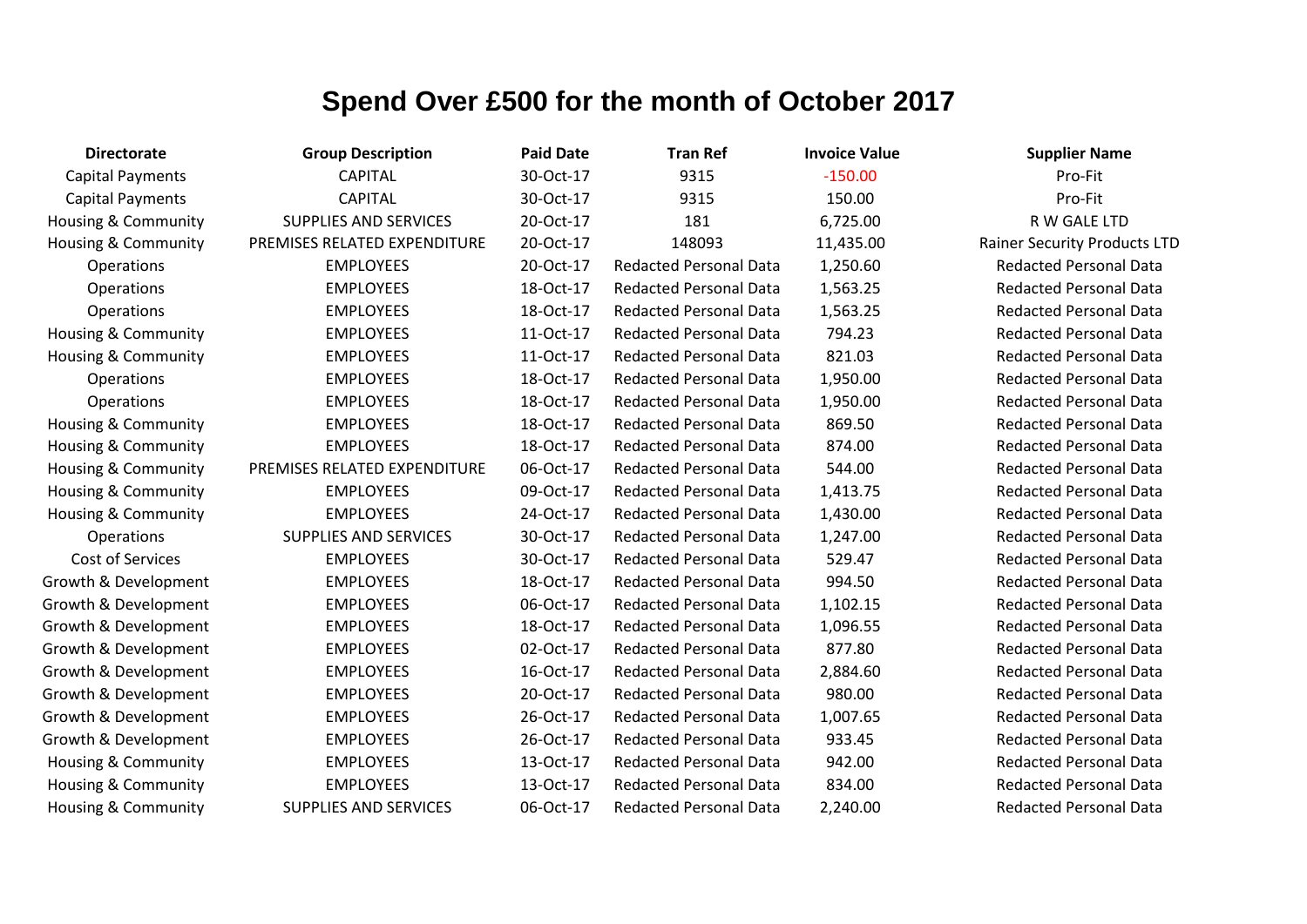| <b>Directorate</b>             | <b>Group Description</b>     | <b>Paid Date</b> | <b>Tran Ref</b>               | <b>Invoice Value</b> | <b>Supplier Name</b>                 |
|--------------------------------|------------------------------|------------------|-------------------------------|----------------------|--------------------------------------|
| <b>Housing &amp; Community</b> | <b>SUPPLIES AND SERVICES</b> | 13-Oct-17        | <b>Redacted Personal Data</b> | 2,240.00             | <b>Redacted Personal Data</b>        |
| Housing & Community            | <b>EMPLOYEES</b>             | 13-Oct-17        | <b>Redacted Personal Data</b> | 762.00               | <b>Redacted Personal Data</b>        |
| <b>Housing &amp; Community</b> | <b>SUPPLIES AND SERVICES</b> | 20-Oct-17        | <b>Redacted Personal Data</b> | 2,240.00             | <b>Redacted Personal Data</b>        |
| Housing & Community            | <b>EMPLOYEES</b>             | 20-Oct-17        | <b>Redacted Personal Data</b> | 984.00               | <b>Redacted Personal Data</b>        |
| Housing & Community            | <b>SUPPLIES AND SERVICES</b> | 26-Oct-17        | <b>Redacted Personal Data</b> | 2,240.00             | <b>Redacted Personal Data</b>        |
| <b>Housing &amp; Community</b> | <b>SUPPLIES AND SERVICES</b> | 16-Oct-17        | <b>Redacted Personal Data</b> | 2,240.00             | <b>Redacted Personal Data</b>        |
| Housing & Community            | <b>SUPPLIES AND SERVICES</b> | 11-Oct-17        | <b>Redacted Personal Data</b> | 909.95               | <b>Redacted Personal Data</b>        |
| <b>Housing &amp; Community</b> | <b>EMPLOYEES</b>             | 20-Oct-17        | 231629082                     | 4,230.45             | REED SPECIALIST RECRUITMENT LTD      |
| Growth & Development           | <b>SUPPLIES AND SERVICES</b> | 04-Oct-17        | 758963                        | 3,088.80             | ROYAL INST. OF CHARTERED SURVEYORS   |
| <b>Operations</b>              | <b>SUPPLIES AND SERVICES</b> | 04-Oct-17        | 758963                        | 3,088.80             | ROYAL INST. OF CHARTERED SURVEYORS   |
| Housing & Community            | <b>SUPPLIES AND SERVICES</b> | 04-Oct-17        | 758963                        | 1,029.60             | ROYAL INST. OF CHARTERED SURVEYORS   |
| Housing & Community            | <b>SUPPLIES AND SERVICES</b> | 04-Oct-17        | 758963                        | 1,029.60             | ROYAL INST. OF CHARTERED SURVEYORS   |
| <b>Housing &amp; Community</b> | <b>SUPPLIES AND SERVICES</b> | 04-Oct-17        | 758963                        | 1,029.60             | ROYAL INST. OF CHARTERED SURVEYORS   |
| Growth & Development           | <b>SUPPLIES AND SERVICES</b> | 04-Oct-17        | 3589414                       | 509.00               | ROYAL MAIL GROUP LTD                 |
| Operations                     | <b>SUPPLIES AND SERVICES</b> | 24-Oct-17        | 9055210503                    | 1,268.58             | ROYAL MAIL GROUP LTD                 |
| Operations                     | <b>SUPPLIES AND SERVICES</b> | 30-Oct-17        | 9055251250                    | 1,191.09             | ROYAL MAIL GROUP LTD                 |
| <b>Housing &amp; Community</b> | THIRD PARTY PAYMENTS         | 02-Oct-17        | <b>EPRF 592</b>               | 604.80               | <b>Sanctuary Housing Association</b> |
| Operations                     | <b>SUPPLIES AND SERVICES</b> | 18-Oct-17        | 13047                         | 3,658.00             | Satisnet Ltd                         |
| <b>Capital Payments</b>        | <b>CAPITAL</b>               | 20-Oct-17        | 31032017                      | 49,463.04            | Sedgemoor District Council           |
| <b>Capital Payments</b>        | <b>CAPITAL</b>               | 20-Oct-17        | 31032017                      | 31,966.04            | Sedgemoor District Council           |
| <b>Capital Payments</b>        | <b>CAPITAL</b>               | 20-Oct-17        | 31032017                      | 14,580.37            | Sedgemoor District Council           |
| Operations                     | THIRD PARTY PAYMENTS         | 11-Oct-17        | BP031683                      | 52,290.00            | Sedgemoor District Council           |
| <b>Housing &amp; Community</b> | <b>SUPPLIES AND SERVICES</b> | 13-Oct-17        | <b>TDBC-0126</b>              | 825.00               | <b>Simon Rugg</b>                    |
| <b>Operations</b>              | PREMISES RELATED EXPENDITURE | 13-Oct-17        | 9900341673                    | 769.76               | Sodexo Limited                       |
| Operations                     | PREMISES RELATED EXPENDITURE | 24-Oct-17        | 9900353170                    | 769.76               | Sodexo Limited                       |
| Housing & Community            | <b>TRANSFER PAYMENTS</b>     | 13-Oct-17        | <b>EPRF 586</b>               | 11,700.00            | SOMERSET COMMUNITY FOUNDATION        |
| <b>Housing &amp; Community</b> | <b>SUPPLIES AND SERVICES</b> | 13-Oct-17        | <b>EPRF 585</b>               | 1,300.00             | SOMERSET COMMUNITY FOUNDATION        |
| <b>Housing &amp; Community</b> | <b>TRANSFER PAYMENTS</b>     | 24-Oct-17        | <b>EPRF 602</b>               | 19,800.00            | SOMERSET COMMUNITY FOUNDATION        |
| <b>Housing &amp; Community</b> | <b>SUPPLIES AND SERVICES</b> | 24-Oct-17        | <b>EPRF 603</b>               | 2,200.00             | SOMERSET COMMUNITY FOUNDATION        |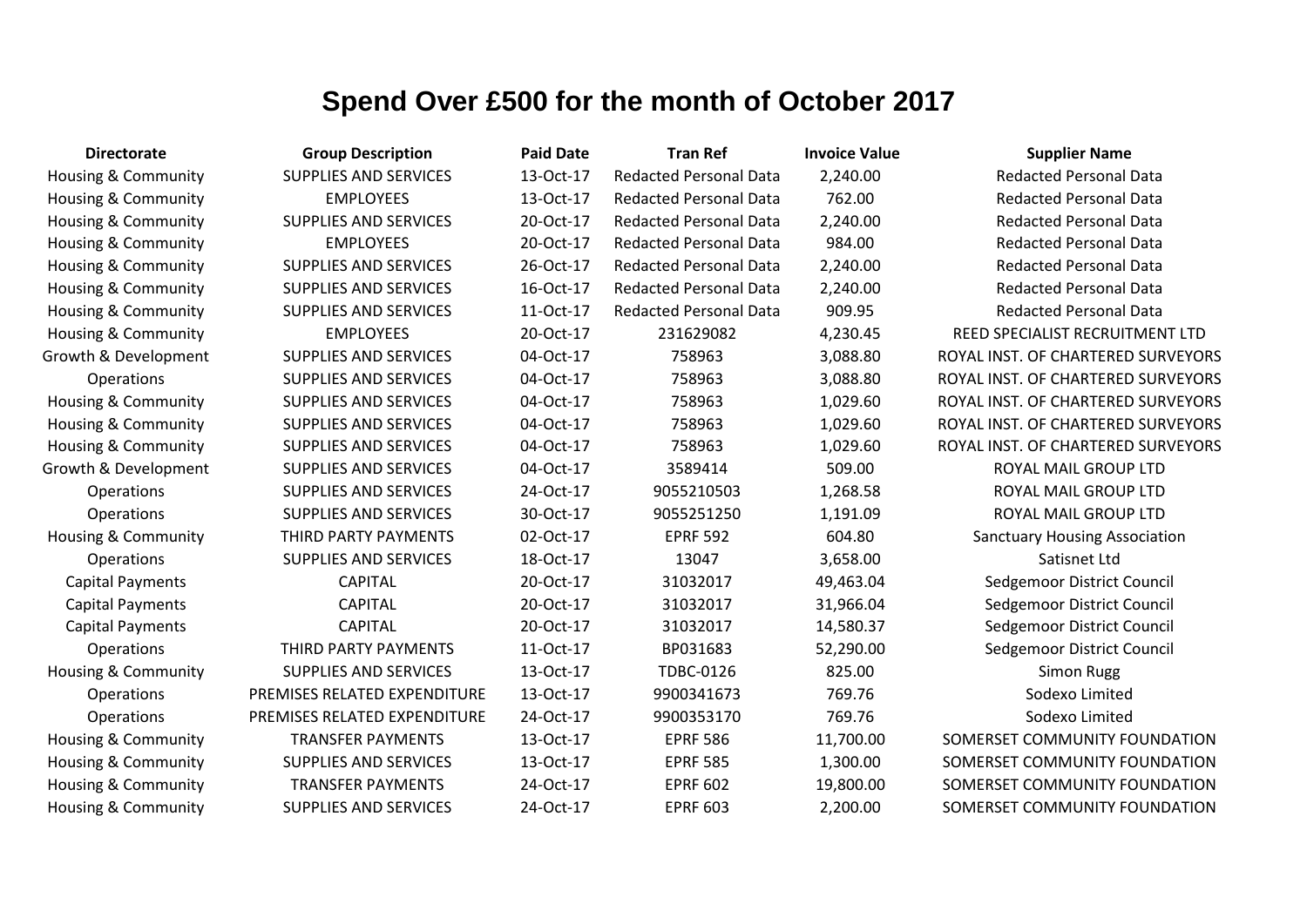| <b>Directorate</b>             | <b>Group Description</b>     | <b>Paid Date</b> | <b>Tran Ref</b> | <b>Invoice Value</b> | <b>Supplier Name</b>                 |
|--------------------------------|------------------------------|------------------|-----------------|----------------------|--------------------------------------|
| Growth & Development           | <b>SUPPLIES AND SERVICES</b> | 26-Oct-17        | 60556642        | 1,119.20             | SOMERSET COUNTY COUNCIL              |
| Growth & Development           | THIRD PARTY PAYMENTS         | 04-Oct-17        | 60648083        | 5,000.00             | SOMERSET COUNTY COUNCIL              |
| Growth & Development           | <b>SUPPLIES AND SERVICES</b> | 24-Oct-17        | 841439          | 870.76               | SOMERSET COUNTY COUNCIL              |
| Corporate Management           | <b>EMPLOYEES</b>             | 04-Oct-17        | 60652436        | 11,700.00            | Somerset County Council Pension Fund |
| <b>Balance Sheet</b>           | <b>HOLDING ACCOUNTS</b>      | 06-Oct-17        | 60652697        | 189,852.00           | Somerset County Council Pension Fund |
| Operations                     | <b>SUPPLIES AND SERVICES</b> | 20-Oct-17        | 1055            | 1,017.50             | Somerset Dog Warden Service          |
| Growth & Development           | <b>TRANSFER PAYMENTS</b>     | 09-Oct-17        | 3437            | 5,000.00             | Somerset Environmental Records Cent  |
| Operations                     | <b>SUPPLIES AND SERVICES</b> | 02-Oct-17        | 463             | 24,325.00            | South West Audit Partnership Ltd     |
| <b>Housing &amp; Community</b> | PREMISES RELATED EXPENDITURE | 20-Oct-17        | 676456          | 1,018.33             | <b>SSE Contracting Ltd</b>           |
| Operations                     | <b>SUPPLIES AND SERVICES</b> | 13-Oct-17        | 2227            | 736.67               | ST GILES KENNELS AND CATTERY         |
| Growth & Development           | <b>SUPPLIES AND SERVICES</b> | 02-Oct-17        | 424863          | 515.79               | <b>STAGECOACH SERVICES LTD</b>       |
| and non-Specific Grant Inco    | BELOW NET COST OF SERVICES   | 24-Oct-17        | <b>EPRF 691</b> | 4,604.09             | <b>Staplegrove Parish Council</b>    |
| <b>Housing &amp; Community</b> | <b>SUPPLIES AND SERVICES</b> | 26-Oct-17        | 1723            | 815.00               | <b>STONE &amp; PARTNERS</b>          |
| <b>Capital Payments</b>        | <b>CAPITAL</b>               | 11-Oct-17        | 7368            | 19,191.00            | Summerfield Developments Limited     |
| Housing & Community            | PREMISES RELATED EXPENDITURE | 26-Oct-17        | SI-7022         | 650.00               | <b>SUN SCAFFOLDING LTD</b>           |
| <b>Housing &amp; Community</b> | <b>SUPPLIES AND SERVICES</b> | 04-Oct-17        | <b>EPRF 588</b> | 4,130.00             | <b>Sundry BACS</b>                   |
| Growth & Development           | <b>INCOME</b>                | 02-Oct-17        | <b>EPRF 598</b> | 600.00               | <b>Sundry BACS</b>                   |
| <b>Housing &amp; Community</b> | BELOW NET COST OF SERVICES   | 06-Oct-17        | <b>EPRF 599</b> | 1,096.50             | <b>Sundry BACS</b>                   |
| <b>Corporate Management</b>    | <b>TRANSFER PAYMENTS</b>     | 13-Oct-17        | <b>EPRF 625</b> | 700.00               | <b>Sundry BACS</b>                   |
| Growth & Development           | <b>SUPPLIES AND SERVICES</b> | 13-Oct-17        | <b>EPRF 640</b> | 10,000.00            | <b>Sundry BACS</b>                   |
| <b>Corporate Management</b>    | <b>SUPPLIES AND SERVICES</b> | 13-Oct-17        | 17-1165         | 1,557.52             | <b>Sundry BACS</b>                   |
| Growth & Development           | <b>SUPPLIES AND SERVICES</b> | 16-Oct-17        | <b>EPRF 643</b> | 10,000.00            | <b>Sundry BACS</b>                   |
| Housing & Community            | BELOW NET COST OF SERVICES   | 24-Oct-17        | <b>EPRF 678</b> | 1,060.98             | <b>Sundry BACS</b>                   |
| Housing & Community            | THIRD PARTY PAYMENTS         | 24-Oct-17        | <b>EPRF 682</b> | 818.46               | <b>Sundry BACS</b>                   |
| Housing & Community            | THIRD PARTY PAYMENTS         | 24-Oct-17        | <b>EPRF 680</b> | 506.60               | <b>Sundry BACS</b>                   |
| Growth & Development           | <b>INCOME</b>                | 11-Oct-17        | <b>EPRF 619</b> | 1,540.00             | <b>Sundry Cheque</b>                 |
| Growth & Development           | <b>INCOME</b>                | 24-Oct-17        | <b>EPRF 685</b> | 770.00               | <b>Sundry Cheque</b>                 |
| <b>Balance Sheet</b>           |                              | 20-Oct-17        | 33102           | 920.00               | SYMPHONY ENVIRONMENTAL LTD           |
| Operations                     | <b>SUPPLIES AND SERVICES</b> | 24-Oct-17        | 8000157476      | 660.17               | Syngenta Seeds Ltd                   |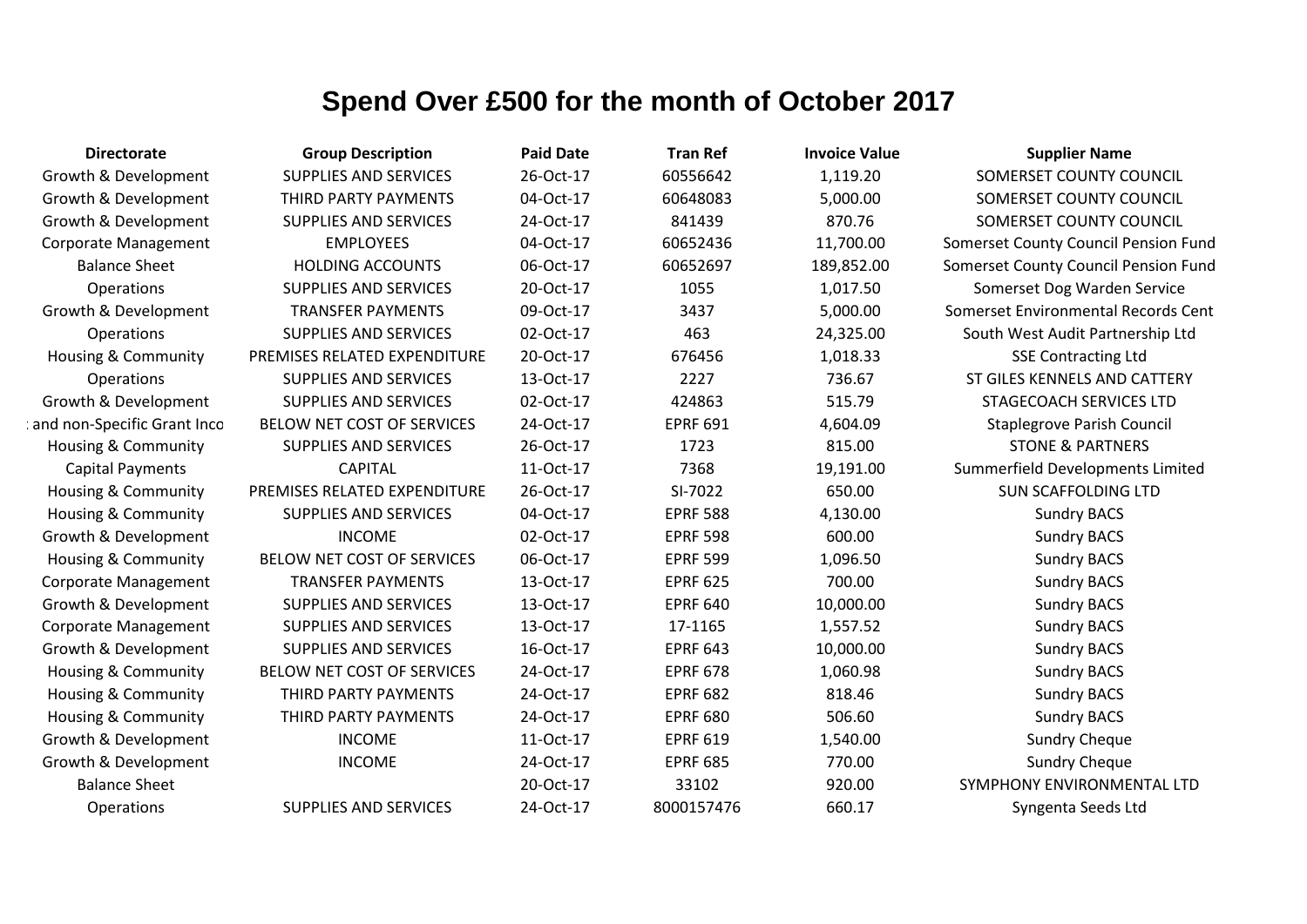| <b>Directorate</b>             | <b>Group Description</b>             | <b>Paid Date</b> | <b>Tran Ref</b> | <b>Invoice Value</b> | <b>Supplier Name</b>               |
|--------------------------------|--------------------------------------|------------------|-----------------|----------------------|------------------------------------|
| Housing & Community            | PREMISES RELATED EXPENDITURE         | 04-Oct-17        | 22700           | 1,064.39             | T & C ELECTRICAL CONTRACTORS LTD   |
| <b>Housing &amp; Community</b> | THIRD PARTY PAYMENTS                 | 06-Oct-17        | <b>EPRF 572</b> | 7,500.00             | Taunton East Development Trust Ltd |
| <b>Housing &amp; Community</b> | THIRD PARTY PAYMENTS                 | 06-Oct-17        | <b>EPRF 573</b> | 3,500.00             | Taunton East Development Trust Ltd |
| Cost of Services               | <b>SUPPLIES AND SERVICES</b>         | 30-Oct-17        | 2017445         | 442.82               | Taunton Rugby Football Club Ltd    |
| Cost of Services               | <b>SUPPLIES AND SERVICES</b>         | 30-Oct-17        | 2017445         | 87.18                | Taunton Rugby Football Club Ltd    |
| <b>Housing &amp; Community</b> | <b>SUPPLIES AND SERVICES</b>         | 04-Oct-17        | 174211          | 2,000.00             | <b>Taylor Lewis Limited</b>        |
| <b>Capital Payments</b>        | <b>CAPITAL</b>                       | 13-Oct-17        | 900018280       | 1,485.00             | TeleAlarm Europe GmbH              |
| <b>Capital Payments</b>        | <b>CAPITAL</b>                       | 13-Oct-17        | 900018280       | 56.00                | TeleAlarm Europe GmbH              |
| <b>Balance Sheet</b>           | <b>CURRENT ASSETS</b>                | 06-Oct-17        | INV804182       | 567.66               | THE BECK COMPANY LTD               |
| <b>Housing &amp; Community</b> | PREMISES RELATED EXPENDITURE         | 06-Oct-17        | 2995            | 1,174.12             | The Carpet Warehouse               |
| Housing & Community            | PREMISES RELATED EXPENDITURE         | 13-Oct-17        | 2999            | 579.93               | The Carpet Warehouse               |
| <b>Housing &amp; Community</b> | PREMISES RELATED EXPENDITURE         | 13-Oct-17        | 3003            | 820.83               | The Carpet Warehouse               |
| Housing & Community            | PREMISES RELATED EXPENDITURE         | 13-Oct-17        | 3004            | 719.11               | The Carpet Warehouse               |
| Housing & Community            | PREMISES RELATED EXPENDITURE         | 18-Oct-17        | 3013            | 750.06               | The Carpet Warehouse               |
| Housing & Community            | PREMISES RELATED EXPENDITURE         | 25-Oct-17        | 3029            | 961.60               | The Carpet Warehouse               |
| Growth & Development           | <b>SUPPLIES AND SERVICES</b>         | 18-Oct-17        | 15477           | 9,166.41             | The Festive Lighting Company       |
| Operations                     | <b>TRANSPORT RELATED EXPENDITURE</b> | 11-Oct-17        | 2065407         | 3,060.23             | The Fuelcard People                |
| <b>Housing &amp; Community</b> | TRANSPORT RELATED EXPENDITURE        | 11-Oct-17        | 2065407         | 3,329.80             | The Fuelcard People                |
| Corporate Management           | <b>TRANSPORT RELATED EXPENDITURE</b> | 11-Oct-17        | 2065407         | 28.47                | The Fuelcard People                |
| Corporate Management           | <b>TRANSPORT RELATED EXPENDITURE</b> | 11-Oct-17        | 2065407         | 111.73               | The Fuelcard People                |
| Operations                     | TRANSPORT RELATED EXPENDITURE        | 11-Oct-17        | 2065407         | 40.37                | The Fuelcard People                |
| Operations                     | TRANSPORT RELATED EXPENDITURE        | 11-Oct-17        | 2065407         | 92.24                | The Fuelcard People                |
| Operations                     | TRANSPORT RELATED EXPENDITURE        | 11-Oct-17        | 2065407         | 370.00               | The Fuelcard People                |
| <b>Housing &amp; Community</b> | <b>TRANSPORT RELATED EXPENDITURE</b> | 11-Oct-17        | 2065407         | 464.54               | The Fuelcard People                |
| Cost of Services               | <b>TRANSPORT RELATED EXPENDITURE</b> | 06-Oct-17        | 1159768         | 198.94               | The Fuelcard People                |
| Operations                     | TRANSPORT RELATED EXPENDITURE        | 06-Oct-17        | 1159768         | 1,328.38             | The Fuelcard People                |
| Operations                     | TRANSPORT RELATED EXPENDITURE        | 24-Oct-17        | 1169646         | 1,357.16             | The Fuelcard People                |
| Cost of Services               | TRANSPORT RELATED EXPENDITURE        | 24-Oct-17        | 1169646         | 295.58               | The Fuelcard People                |
| Corporate Management           | <b>TRANSPORT RELATED EXPENDITURE</b> | 24-Oct-17        | 2086604         | 51.97                | The Fuelcard People                |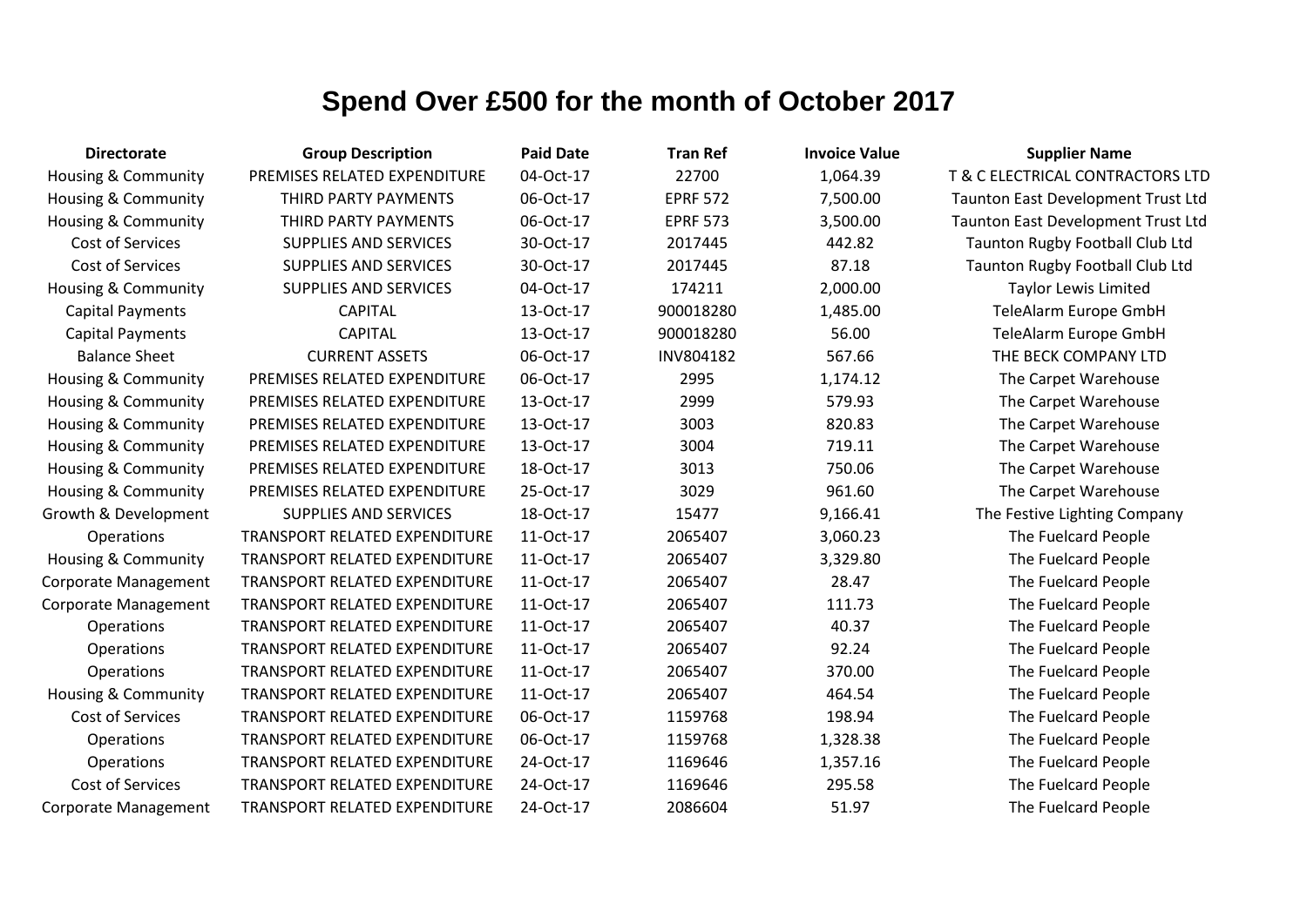| <b>Directorate</b>             | <b>Group Description</b>             | <b>Paid Date</b> | <b>Tran Ref</b>  | <b>Invoice Value</b> | <b>Supplier Name</b>         |
|--------------------------------|--------------------------------------|------------------|------------------|----------------------|------------------------------|
| Operations                     | TRANSPORT RELATED EXPENDITURE        | 24-Oct-17        | 2086604          | 101.33               | The Fuelcard People          |
| Operations                     | TRANSPORT RELATED EXPENDITURE        | 24-Oct-17        | 2086604          | 3,618.50             | The Fuelcard People          |
| <b>Housing &amp; Community</b> | TRANSPORT RELATED EXPENDITURE        | 24-Oct-17        | 2086604          | 4,436.31             | The Fuelcard People          |
| <b>Operations</b>              | <b>TRANSPORT RELATED EXPENDITURE</b> | 24-Oct-17        | 2086604          | 630.83               | The Fuelcard People          |
| <b>Housing &amp; Community</b> | <b>TRANSPORT RELATED EXPENDITURE</b> | 24-Oct-17        | 2086604          | 649.60               | The Fuelcard People          |
| Operations                     | TRANSPORT RELATED EXPENDITURE        | 24-Oct-17        | 2086604          | 56.26                | The Fuelcard People          |
| Operations                     | <b>TRANSPORT RELATED EXPENDITURE</b> | 24-Oct-17        | 2086604          | 18.91                | The Fuelcard People          |
| Operations                     | <b>TRANSPORT RELATED EXPENDITURE</b> | 24-Oct-17        | 2086604          | 139.98               | The Fuelcard People          |
| Operations                     | PREMISES RELATED EXPENDITURE         | 20-Oct-17        | 78453            | 1,600.00             | The KeySafe Company          |
| Growth & Development           | <b>SUPPLIES AND SERVICES</b>         | 16-Oct-17        | 7577             | 750.00               | <b>Thomas Lister</b>         |
| Growth & Development           | <b>SUPPLIES AND SERVICES</b>         | 20-Oct-17        | 26/16            | 8,833.00             | THREE DRAGONS (LC) LTD       |
| Growth & Development           | <b>SUPPLIES AND SERVICES</b>         | 04-Oct-17        | TG-4030-AUGUST20 | 5,142.68             | <b>Tom Gillham Limited</b>   |
| <b>Cost of Services</b>        | <b>SUPPLIES AND SERVICES</b>         | 04-Oct-17        | TG-4030-AUGUST20 | 571.40               | <b>Tom Gillham Limited</b>   |
| <b>Balance Sheet</b>           | <b>HOLDING ACCOUNTS</b>              | 18-Oct-17        | 980390           | 950.10               | Travel.cloud                 |
| <b>Balance Sheet</b>           | <b>HOLDING ACCOUNTS</b>              | 24-Oct-17        | 982932           | 209.97               | Travel.cloud                 |
| <b>Balance Sheet</b>           | <b>HOLDING ACCOUNTS</b>              | 24-Oct-17        | 982932           | 1,064.80             | Travel.cloud                 |
| Operations                     | <b>SUPPLIES AND SERVICES</b>         | 24-Oct-17        | VWI-022081       | 3,966.12             | <b>VAIL WILLIAMS LLP</b>     |
| Operations                     | <b>SUPPLIES AND SERVICES</b>         | 24-Oct-17        | VWI-022083       | 863.95               | <b>VAIL WILLIAMS LLP</b>     |
| Operations                     | <b>SUPPLIES AND SERVICES</b>         | 24-Oct-17        | VWI-022078       | 2,151.04             | <b>VAIL WILLIAMS LLP</b>     |
| Operations                     | <b>SUPPLIES AND SERVICES</b>         | 24-Oct-17        | VWI-022080       | 891.00               | <b>VAIL WILLIAMS LLP</b>     |
| Operations                     | SUPPLIES AND SERVICES                | 24-Oct-17        | VWI-022085       | 666.63               | <b>VAIL WILLIAMS LLP</b>     |
| Operations                     | <b>SUPPLIES AND SERVICES</b>         | 24-Oct-17        | VWI-022087       | 804.70               | <b>VAIL WILLIAMS LLP</b>     |
| Operations                     | <b>SUPPLIES AND SERVICES</b>         | 24-Oct-17        | VWI-022082       | 508.67               | <b>VAIL WILLIAMS LLP</b>     |
| Operations                     | <b>SUPPLIES AND SERVICES</b>         | 24-Oct-17        | VWI-022084       | 891.00               | <b>VAIL WILLIAMS LLP</b>     |
| Operations                     | SUPPLIES AND SERVICES                | 24-Oct-17        | VWI-022086       | 590.31               | <b>VAIL WILLIAMS LLP</b>     |
| Housing & Community            | SUPPLIES AND SERVICES                | 13-Oct-17        | 0000016833UA     | 3,471.55             | Viridor Waste (Somerset) Ltd |
| Operations                     | <b>SUPPLIES AND SERVICES</b>         | 13-Oct-17        | 0000016833UA     | 867.89               | Viridor Waste (Somerset) Ltd |
| Housing & Community            | <b>SUPPLIES AND SERVICES</b>         | 30-Oct-17        | 0000015912UA     | 1,768.86             | Viridor Waste (Somerset) Ltd |
| Operations                     | <b>SUPPLIES AND SERVICES</b>         | 30-Oct-17        | 0000015912UA     | 1,757.03             | Viridor Waste (Somerset) Ltd |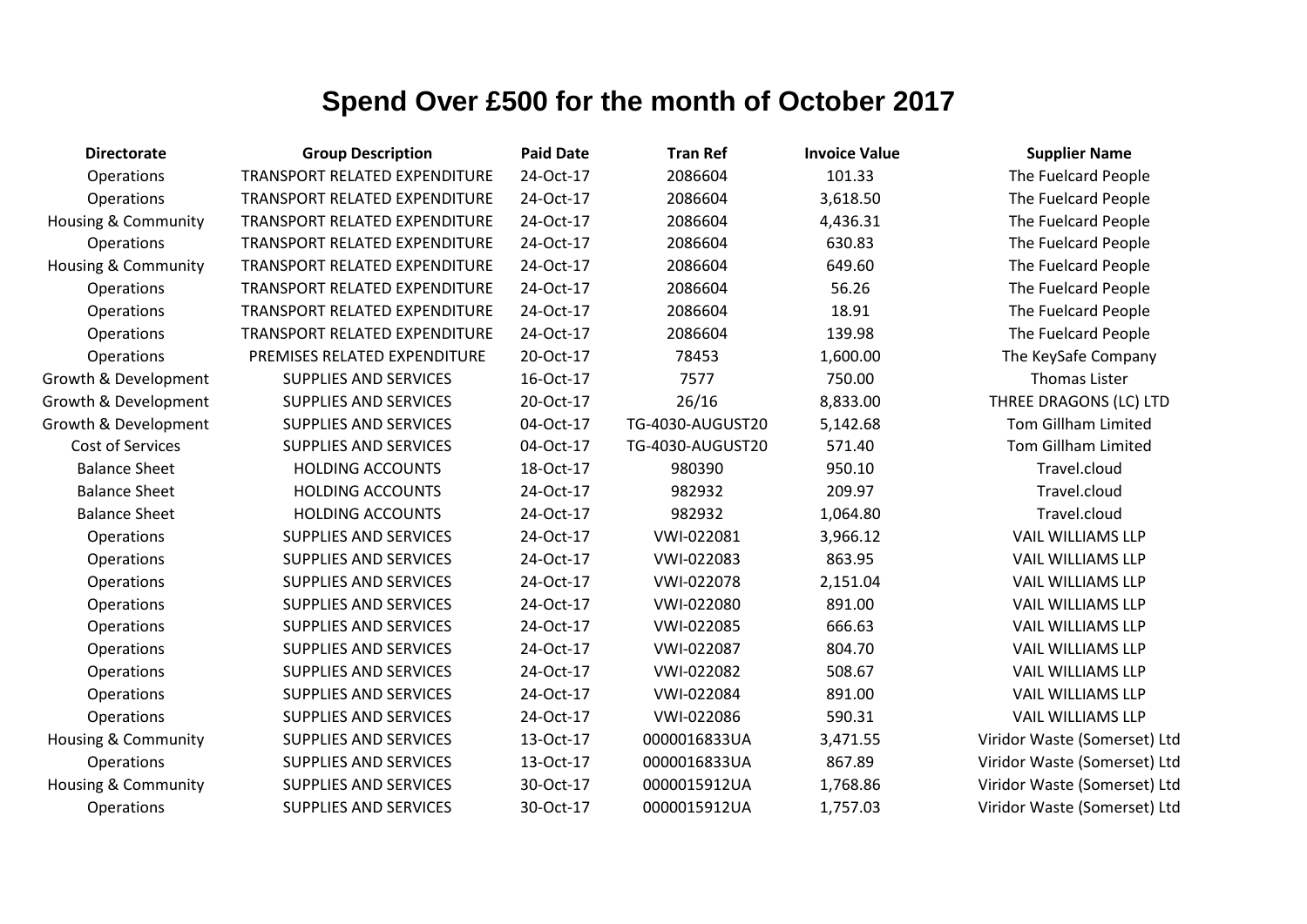| <b>Directorate</b>             | <b>Group Description</b>     | <b>Paid Date</b> | <b>Tran Ref</b>  | <b>Invoice Value</b> | <b>Supplier Name</b>                 |
|--------------------------------|------------------------------|------------------|------------------|----------------------|--------------------------------------|
| Operations                     | <b>SUPPLIES AND SERVICES</b> | 30-Oct-17        | 0000015912UA     | 1,032.33             | Viridor Waste (Somerset) Ltd         |
| Housing & Community            | <b>SUPPLIES AND SERVICES</b> | 30-Oct-17        | 0000015912UA     | 5,416.69             | Viridor Waste (Somerset) Ltd         |
| <b>Housing &amp; Community</b> | <b>SUPPLIES AND SERVICES</b> | 30-Oct-17        | 0000015912UA     | 5,416.71             | Viridor Waste (Somerset) Ltd         |
| <b>Housing &amp; Community</b> | SUPPLIES AND SERVICES        | 16-Oct-17        | 0000016360UA     | 2,242.36             | Viridor Waste (Somerset) Ltd         |
| Operations                     | <b>SUPPLIES AND SERVICES</b> | 16-Oct-17        | 0000016360UA     | 560.60               | Viridor Waste (Somerset) Ltd         |
| Housing & Community            | <b>SUPPLIES AND SERVICES</b> | 16-Oct-17        | 0000016587UA     | 2,667.46             | Viridor Waste (Somerset) Ltd         |
| Operations                     | SUPPLIES AND SERVICES        | 16-Oct-17        | 0000016587UA     | 666.86               | Viridor Waste (Somerset) Ltd         |
| <b>Housing &amp; Community</b> | <b>SUPPLIES AND SERVICES</b> | 18-Oct-17        | 0000016588UA     | 2,390.53             | Viridor Waste (Somerset) Ltd         |
| Operations                     | <b>SUPPLIES AND SERVICES</b> | 18-Oct-17        | 0000016588UA     | 2,076.49             | Viridor Waste (Somerset) Ltd         |
| <b>Housing &amp; Community</b> | <b>SUPPLIES AND SERVICES</b> | 18-Oct-17        | 0000016588UA     | 5,403.26             | Viridor Waste (Somerset) Ltd         |
| Housing & Community            | SUPPLIES AND SERVICES        | 18-Oct-17        | 0000016588UA     | 5,403.31             | Viridor Waste (Somerset) Ltd         |
| Operations                     | <b>SUPPLIES AND SERVICES</b> | 04-Oct-17        | 0002132486AB     | 781.80               | Viridor Waste (Somerset) Ltd         |
| Housing & Community            | <b>SUPPLIES AND SERVICES</b> | 24-Oct-17        | 0000017074UA     | 2,497.08             | Viridor Waste (Somerset) Ltd         |
| Operations                     | <b>SUPPLIES AND SERVICES</b> | 24-Oct-17        | 0000017074UA     | 2,126.35             | Viridor Waste (Somerset) Ltd         |
| Housing & Community            | SUPPLIES AND SERVICES        | 24-Oct-17        | 0000017074UA     | 4,938.95             | Viridor Waste (Somerset) Ltd         |
| <b>Housing &amp; Community</b> | <b>SUPPLIES AND SERVICES</b> | 24-Oct-17        | 0000017074UA     | 4,938.99             | Viridor Waste (Somerset) Ltd         |
| Operations                     | <b>SUPPLIES AND SERVICES</b> | 25-Oct-17        | 0002158243AB     | 728.83               | Viridor Waste (Somerset) Ltd         |
| Operations                     | <b>SUPPLIES AND SERVICES</b> | 26-Oct-17        | UK10/102017/3651 | 3,202.63             | Vodafone                             |
| Operations                     | SUPPLIES AND SERVICES        | 18-Oct-17        | KH67217          | 5,520.00             | <b>VODAFONE LIMITED (PAGING)</b>     |
| Operations                     | <b>SUPPLIES AND SERVICES</b> | 18-Oct-17        | 85129517         | 2,918.88             | <b>VODAFONE LIMITED (PAGING)</b>     |
| Operations                     | SUPPLIES AND SERVICES        | 24-Oct-17        | KJ2330           | 11,264.00            | <b>VODAFONE LIMITED (PAGING)</b>     |
| Operations                     | <b>SUPPLIES AND SERVICES</b> | 24-Oct-17        | 1118452          | 3,122.25             | Voicenet Solutions Ltd T/A 8x8       |
| Operations                     | SUPPLIES AND SERVICES        | 24-Oct-17        | 1114471          | 2,509.36             | Voicenet Solutions Ltd T/A 8x8       |
| Operations                     | <b>SUPPLIES AND SERVICES</b> | 25-Oct-17        | 1120199          | 3,396.69             | Voicenet Solutions Ltd T/A 8x8       |
| Operations                     | PREMISES RELATED EXPENDITURE | 30-Oct-17        | 804200865        | 1,997.88             | Water2business                       |
| <b>Capital Payments</b>        | <b>CAPITAL</b>               | 26-Oct-17        | 30970716001      | 927.60               | <b>WESSEX WATER SERVICES LTD</b>     |
| Operations                     | <b>SUPPLIES AND SERVICES</b> | 24-Oct-17        | 8383             | 997.64               | <b>West Country Fencing Supplies</b> |
| and non-Specific Grant Inco    | BELOW NET COST OF SERVICES   | 30-Oct-17        | <b>EPRF 686</b>  | 88,926.51            | West Monkton Parish Council          |
| <b>Housing &amp; Community</b> | <b>SUPPLIES AND SERVICES</b> | 04-Oct-17        | 25627            | 17,500.00            | <b>West Somerset Council</b>         |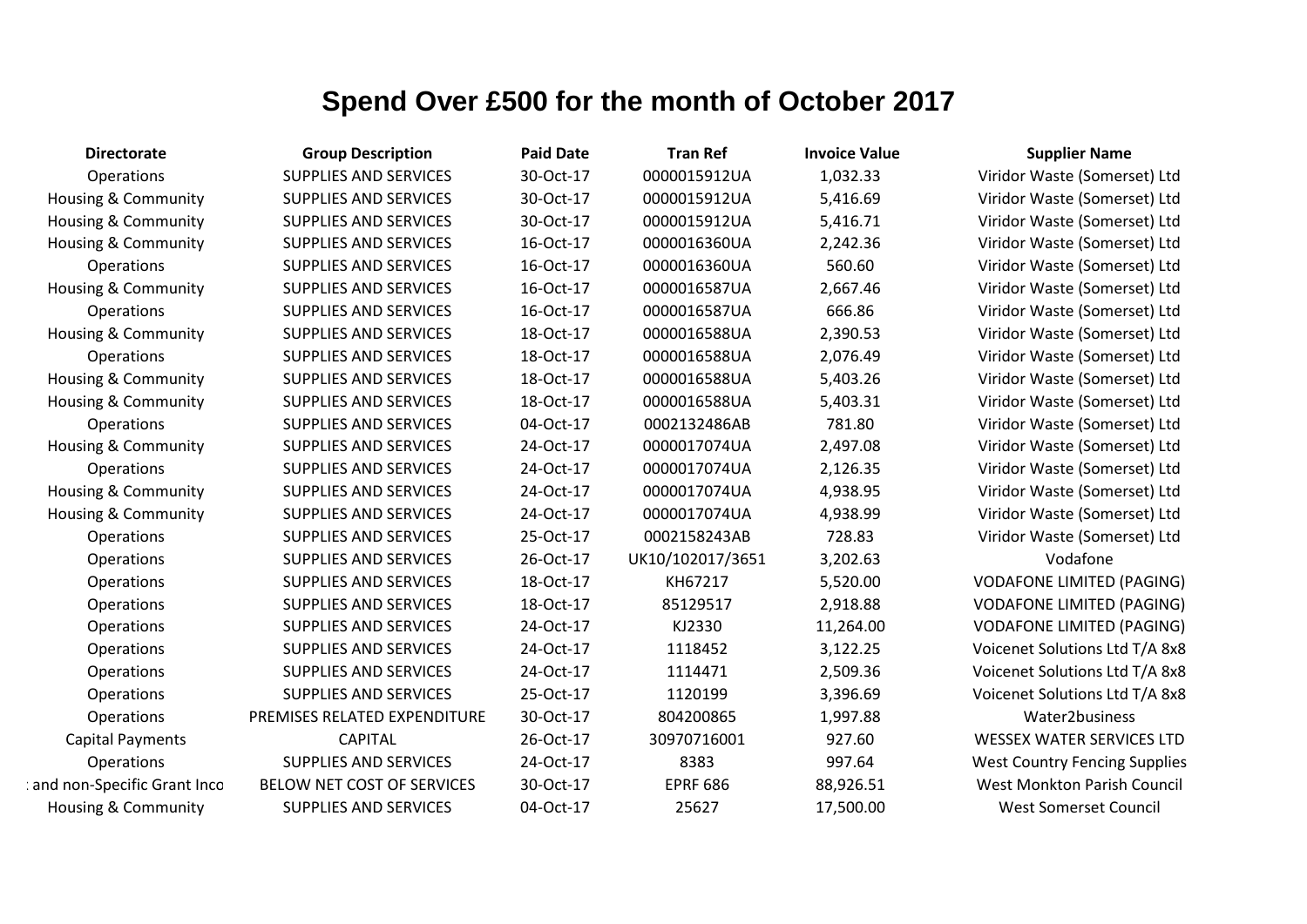| <b>Directorate</b>   | <b>Group Description</b>      | <b>Paid Date</b> | <b>Tran Ref</b> | <b>Invoice Value</b> | <b>Supplier Name</b>                      |
|----------------------|-------------------------------|------------------|-----------------|----------------------|-------------------------------------------|
| Housing & Community  | PREMISES RELATED EXPENDITURE  | 06-Oct-17        | 9878            | 1,651.04             | <b>Western Fabrications Ltd</b>           |
| Housing & Community  | PREMISES RELATED EXPENDITURE  | 06-Oct-17        | 9877            | 831.89               | <b>Western Fabrications Ltd</b>           |
| Housing & Community  | PREMISES RELATED EXPENDITURE  | 06-Oct-17        | 9876            | 855.18               | <b>Western Fabrications Ltd</b>           |
| Housing & Community  | PREMISES RELATED EXPENDITURE  | 13-Oct-17        | 9882            | 2,429.06             | <b>Western Fabrications Ltd</b>           |
| Housing & Community  | PREMISES RELATED EXPENDITURE  | 13-Oct-17        | 9881            | 2,807.26             | <b>Western Fabrications Ltd</b>           |
| Housing & Community  | PREMISES RELATED EXPENDITURE  | 13-Oct-17        | 9880            | 1,986.48             | <b>Western Fabrications Ltd</b>           |
| Housing & Community  | PREMISES RELATED EXPENDITURE  | 13-Oct-17        | 9879            | 792.78               | <b>Western Fabrications Ltd</b>           |
| Housing & Community  | PREMISES RELATED EXPENDITURE  | 20-Oct-17        | 9883            | 1,355.79             | <b>Western Fabrications Ltd</b>           |
| Housing & Community  | PREMISES RELATED EXPENDITURE  | 20-Oct-17        | 9884            | 1,321.44             | <b>Western Fabrications Ltd</b>           |
| Housing & Community  | PREMISES RELATED EXPENDITURE  | 20-Oct-17        | 9885            | 1,401.51             | <b>Western Fabrications Ltd</b>           |
| Housing & Community  | PREMISES RELATED EXPENDITURE  | 20-Oct-17        | 9886            | 716.15               | <b>Western Fabrications Ltd</b>           |
| Housing & Community  | PREMISES RELATED EXPENDITURE  | 26-Oct-17        | 9888            | 1,533.64             | <b>Western Fabrications Ltd</b>           |
| Housing & Community  | PREMISES RELATED EXPENDITURE  | 26-Oct-17        | 9891            | 850.51               | <b>Western Fabrications Ltd</b>           |
| Housing & Community  | PREMISES RELATED EXPENDITURE  | 26-Oct-17        | 9887            | 4,390.55             | <b>Western Fabrications Ltd</b>           |
| Housing & Community  | PREMISES RELATED EXPENDITURE  | 26-Oct-17        | 9890            | 621.75               | <b>Western Fabrications Ltd</b>           |
| Housing & Community  | PREMISES RELATED EXPENDITURE  | 26-Oct-17        | 9889            | 2,510.21             | <b>Western Fabrications Ltd</b>           |
| Housing & Community  | PREMISES RELATED EXPENDITURE  | 26-Oct-17        | 9892            | 610.26               | <b>Western Fabrications Ltd</b>           |
| Operations           | TRANSPORT RELATED EXPENDITURE | 02-Oct-17        | 2513979         | 1,639.59             | <b>WESTERN FUEL</b>                       |
| Operations           | TRANSPORT RELATED EXPENDITURE | 13-Oct-17        | 2525580         | 1,302.19             | <b>WESTERN FUEL</b>                       |
| Operations           | TRANSPORT RELATED EXPENDITURE | 13-Oct-17        | 2520898         | 1,408.94             | <b>WESTERN FUEL</b>                       |
| Housing & Community  | <b>SUPPLIES AND SERVICES</b>  | 04-Oct-17        | 1263193         | 509.98               | <b>Westward Building Services Linited</b> |
| Housing & Community  | <b>SUPPLIES AND SERVICES</b>  | 04-Oct-17        | 1263193         | 83.99                | <b>Westward Building Services Linited</b> |
| Housing & Community  | <b>SUPPLIES AND SERVICES</b>  | 04-Oct-17        | 1263193         | 94.99                | <b>Westward Building Services Linited</b> |
| Housing & Community  | SUPPLIES AND SERVICES         | 04-Oct-17        | 1263193         | 24.99                | <b>Westward Building Services Linited</b> |
| Housing & Community  | <b>SUPPLIES AND SERVICES</b>  | 04-Oct-17        | 1263193         | 29.99                | <b>Westward Building Services Linited</b> |
| Housing & Community  | <b>SUPPLIES AND SERVICES</b>  | 04-Oct-17        | 1263193         | 229.98               | <b>Westward Building Services Linited</b> |
| Housing & Community  | <b>TRANSFER PAYMENTS</b>      | 02-Oct-17        | <b>EPRF 596</b> | 28,710.00            | WIVELISCOMBE AREA PARTNERSHIP             |
| Housing & Community  | THIRD PARTY PAYMENTS          | 02-Oct-17        | <b>EPRF 597</b> | 1,000.00             | WIVELISCOMBE AREA PARTNERSHIP             |
| <b>Balance Sheet</b> | <b>CURRENT ASSETS</b>         | 09-Oct-17        | 45405259        | 679.68               | <b>WOLSELEY UK LTD</b>                    |